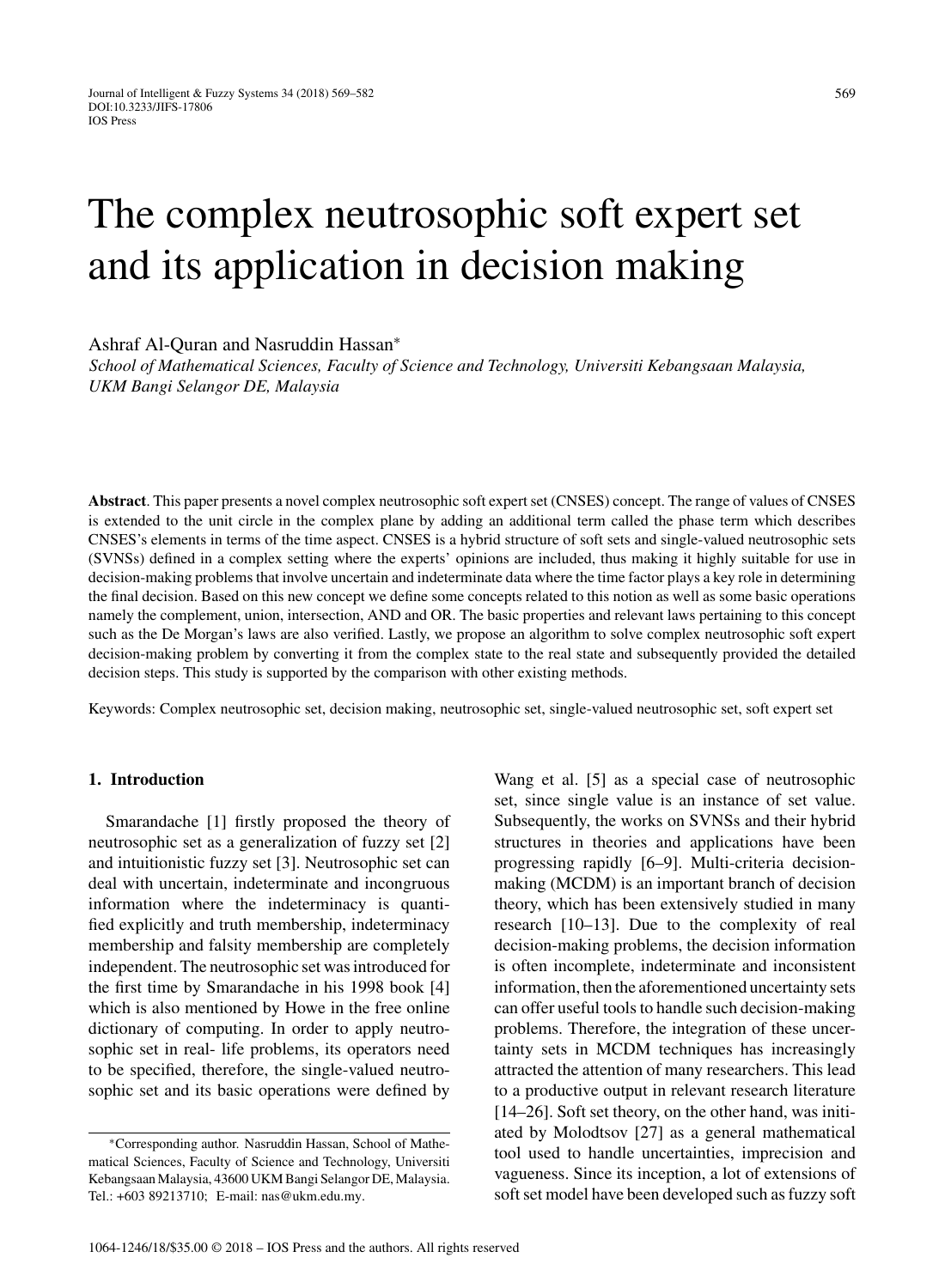sets [28], vague soft sets [29], interval-valued vague soft sets [30–32], soft expert sets [33], soft multiset theory [34] and neutrosophic soft set [35–39]. At present, soft set has allured wide attention and made many achievements [40–42]. The development of the uncertainty sets that have been mentioned above are not limited to the real field but extended to the complex field. The introduction of fuzzy sets was followed by their extension to the complex fuzzy set [43]. In complex fuzzy set, the degree of membership function  $\mu$  is traded by a complex-valued function function  $\mu$  is traded by a complex-valued function<br>of the form  $r_{\bar{s}}(x)e^{i\omega_{\bar{s}}(x)}$   $(i=\sqrt{-1})$ , where  $r_{\bar{s}}(x)$  and  $\omega_{\tilde{\sigma}}(x)$  are both real-valued functions and  $r_{\tilde{\sigma}}(x)e^{i\omega_{\tilde{\sigma}}(x)}$ has the range in complex unit circle. There is also an added additional term called the phase term to solve the enigma in translating some complex-valued functions on physical terms to human language and vice versa. Alkouri and Salleh [44] introduced the concept of complex intuitionistic fuzzy set to represent the information which is happening repeatedly over a period of time, while Selvachandran et al. [45] introduced the concept of complex vague soft sets which combine the key features of soft and complex fuzzy sets. To handle imprecise, indeterminate, inconsistent, and incomplete information that has periodic nature, Ali and Smarandache [46] introduced complex neutrosophic set. In complex neutrosophic set, each membership function associates with a phase term. This feature gives wave-like properties that could be used to describe constructive and destructive interference depending on the phase value of an element, as well as its ability to deal with indeterminacy.

Over the years, many techniques and methods have been proposed as tools to be used to find the solutions of problems that are nonlinear or vague in nature, with every method introduced superior to its predecessors. Following in this direction, our proposed model is an extension of soft expert set, fuzzy soft expert set [47], intutionistic fuzzy soft expert set (IFSES) [48], vague soft expert set [49] and single-valued neutrosophic soft expert set (SVNSES) [50]. Thus it will incorporate the advantages of all of these models. To facilitate our discussion, we first review some background on SVNS and complex neutrosophic set in Section 2. In Section 3, we give the motivation for this paper. In Section 4, we introduce the concept of CNSES and give its theoretic operations. In Section 5, we discuss an application of this concept in economy. In Section 6, the comparison analysis is conducted to verify the validity of the proposed approach. Finally, conclusions are pointed out in Section 7. Consequently, our proposed concept will enrich current studies in neutrosophic soft sets [51–55] and complex fuzzy sets [43, 56].

# **2. Preliminaries**

In this section, we recapitulate the concepts of neutrosophic and complex neutrosophic sets and present an overview of the operations structures of the complex neutrosophic model that are relevant to the work in this paper. The complex neutrosophic soft set (CNSS) is also introduced.

**Definition 2.1.** (see [1]) Let  $U$  be a universe of discourse. A neutrosophic set  $N$  in  $U$  is defined as:  $A = \{ \langle u, T_N(u); I_N(u); F_N(u) \rangle ; u \in U \}$  where  $T_N(u)$ ,  $I_N(u)$  and  $F_N(u)$  are the truth membership function, the indeterminacy membership function and the falsity membership function, respectively, such that *T*; *I*; *F* : *X*  $\rightarrow$  ]<sup>-</sup>0; 1<sup>+</sup>[ and <sup>-</sup>0  $\le$  *T<sub>N</sub>*(*u*) +  $I_N(u) + F_N(u) \leq 3^+$ .

In order to apply neutrosophic set on the scientific fields, its parameters should have to be specified. Hence Wang et al. [5] provided the following definition.

**Definition 2.2.** (see [5]) Let  $U$  be a universe of discourse. A single-valued neutrosophic set (SVNS) S in U defined as:  $S = \int_U \langle T(U),$  $I(U), F(U) \mid u, u \in U$ , when U is continuous and  $S = \sum_{i=1}^{n} \langle T(U_i), I(U_i), F(U_i) \rangle / u_i, u_i \in U$ , when U is discrete, where  $T_S$ ,  $I_S$  and  $F_S$  are the truth membership function, the indeterminacy membership function and the falsity membership function, respectively and  $T_S$ ;  $I_S$ ;  $F_S$  :  $U \rightarrow [0, 1]$ .

**Definition 2.3.** (see [50]) Let  $U = \{u_1, u_2, ..., u_n\}$  be a universal set of elements,  $E = \{e_1, e_2, ..., e_m\}$  be a universal set of parameters,  $X = \{x_1, x_2, ..., x_i\}$  be a set of experts (agents) and  $Q = \{1 = agree, 0\}$ disagree} be a set of opinions. Let  $Z = \{E \times X \times O\}$ and  $A \subseteq Z$ . Then the pair  $(U, Z)$  is called a soft universe. Let  $F: Z \rightarrow SVN^U$ , where  $SVN^U$  denotes the collection of all single-valued neutrosophic subsets of U. Suppose  $F : Z \to SVN^U$  be a function defined as:

$$
F(z) = F(z)(u_i), \ \forall u_i \in U.
$$

Then  $F(z)$  is called a single-valued neutrosophic soft expert value over the soft universe  $(U, Z)$ .

Ali and Smarandache [46] conceptualized complex neutrosophic set and gave the basic operations in the following two definitions.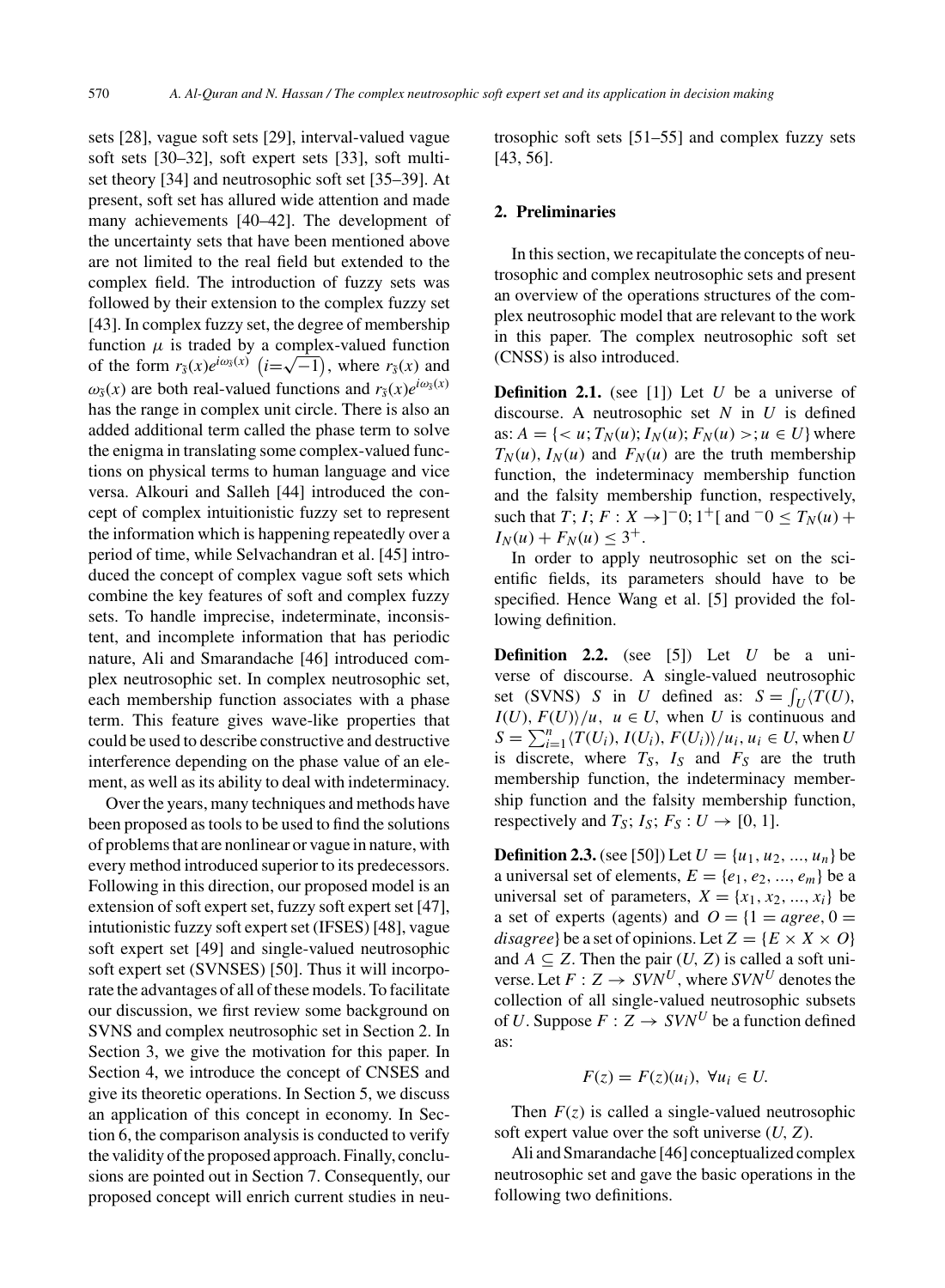**Definition 2.4.** (see [46]) Let a universe of discourse  $U$ , a complex neutrosophic set  $S$  in  $U$  is characterized by a truth membership function  $T_S(u)$ , an indeterminacy membership function  $I_S(u)$ , and a falsity membership function  $F_S(u)$  that assigns an element  $u \in U$  a complex-valued grade of  $T_S(u)$ ,  $I_S(u)$ , and  $F_S(u)$  in S. By definition, the values  $T_S(u)$ ,  $I_S(u)$ ,  $F_S(u)$  and their sum may all be within the unit circle in the complex plane and are of the form,  $T_S(u) = p_S(u) \cdot e^{j\mu_S(u)}$ ,  $I_S(u) =$  $q_S(u).e^{j\nu_S(u)}$  and  $F_S(u) = r_S(u).e^{j\omega_S(u)}$ , each of  $p_S(u)$ ,  $q_S(u)$ ,  $r_S(u)$  and  $\mu_S(u)$ ,  $v_S(u)$ ,  $\omega_S(u)$  are, respectively, real valued and  $p_S(u)$ ,  $q_S(u)$ ,  $r_S(u) \in$ [0, 1] such that  $0^{-} \leq P_S(u) + q_S(u) + r_S(u) \leq 3^{+}$ .

**Definition 2.5.** (see [46]) Let A and B be two complex neutrosophic sets on the universe  $U$ , where  $A$  is characterized by a truth membership function  $T_A(u) =$  $p_A(u)$ . $e^{j\mu_A(u)}$ , an indeterminacy membership function  $I_A(u) = q_A(u) e^{j v_A(u)}$  and a falsity membership function  $F_A(u) = r_A(u) e^{j\omega_A(u)}$  and B is characterized by a truth membership function  $T_B(u) =$  $p_B(u)$ . $e^{j\mu_B(u)}$ , an indeterminacy membership function  $I_B(u) = q_B(u) \cdot e^{j v_B(u)}$  and a falsity membership function  $F_B(u) = r_B(u) \cdot e^{j\omega_B(u)}$ .

We define the the complement, subset, union and intersection operations as follows.

(1) The complement of A, denoted as  $\tilde{c}(A)$  is specified by functions:

$$
T_{\tilde{c}(A)}(u) = p_{\tilde{c}(A)}(u).e^{j\mu_{\tilde{c}(A)}(u)}
$$
  
=  $r_A(u).e^{j(2\pi - \mu_A(u))}$ ,  

$$
I_{\tilde{c}(A)}(u) = q_{\tilde{c}(A)}(u).e^{j\nu_{\tilde{c}(A)}(u)}
$$
  
=  $(1 - q_A(u)).e^{j(2\pi - \nu_A(u))}$ ,

and

$$
F_{\tilde{c}(A)}(u) = r_{\tilde{c}(A)}(u).e^{j\omega_{\tilde{c}(A)}(u)}
$$
  
=  $p_A(u).e^{j(2\pi - \omega_A(u))}$ .

- (2) A is said to be complex neutrosophic subset of  $B(A \subseteq B)$  if and only if the following conditions are satisfied:
	- (a)  $T_A(u) \leq T_B(u)$  such that  $p_A(u) \leq$  $p_B(u)$  and  $\mu_A(u) \leq \mu_B(u)$ .
	- (b)  $I_A(u) \geq I_B(u)$  such that  $q_A(u) \geq q_B(u)$ and  $\nu_A(u) \geq \nu_B(u)$ .
	- (c)  $F_A(u) \geq F_B(u)$  such that  $r_A(u) \geq r_B(u)$ and  $\omega_A(u) > \omega_B(u)$ .
- (3) The union(intersection) of  $A$  and  $B$ , denoted as  $A \cup (\cap)B$  and the truth membership function

 $T_{A\cup(\\cap)B}(u)$ , the indeterminacy membership function  $I_{A\cup\cup\cap B}(u)$ , and the falsity membership function  $F_{A\cup(\\cap)B}(u)$  are defined as:

$$
T_{A\cup(\cap)B}(u) = [(p_A(u) \vee (\wedge) p_B(u))]
$$

$$
.e^{j(\mu_A(u) \vee (\wedge) \mu_B(u))},
$$

$$
I_{A\cup(\cap)B}(u) = [(q_A(u) \wedge (\vee) q_B(u))]
$$

$$
.e^{j(\nu_A(u) \wedge (\vee) \nu_B(u))},
$$

and

$$
F_{A\cup(\cap)B}(u) = [(r_A(u) \wedge (\vee) r_B(u))]
$$

$$
.e^{j(\omega_A(u) \wedge (\vee) \omega_B(u))},
$$

where  $\vee$  = max and  $\wedge$  = min.

We will now introduce the concept of CNSS.

**Definition 2.6.** Let U be a universe, E be a set of parameters and  $A \subseteq E$ . Let  $CNS(U)$  be a set of all complex neutrosophic subsets of  $U$ . A pair  $(H, A)$  is called a complex neutrosophic soft set (CNSS) over U where  $H$  is a mapping given by

$$
H: A \to CNS(U).
$$

In other words, the CNSS  $(H, A)$  is a parameterized family of all complex neutrosophic sets of U.

# **3. Motivation for complex neutrosophic soft expert set**

Neutrosophic set deals with information or data which contain uncertainty, indeterminacy and falsity. Fuzzy set and intuitionistic fuzzy set do not handle indeterminacy, whereby the information might be true and false or neither true nor false at the same time. Thus, neutrosophic set can solve some problems where indeterminacy is deeply embedded in human thinking due to the imperfection of knowledge that human receives or observes from the external world. In reality, many phenomena and events happened periodically and all of the above models cannot address these situations. Therefore, many uncertainty approaches are developed such as complex fuzzy set which is characterized by a complex-valued membership function that handles information with uncertainty and periodicity simultaneously. Consequently, complex intuitionistic fuzzy set was thereafter developed by adding a complexvalued nonmembership function that handles the falsity and periodicity simultaneously. Nonetheless,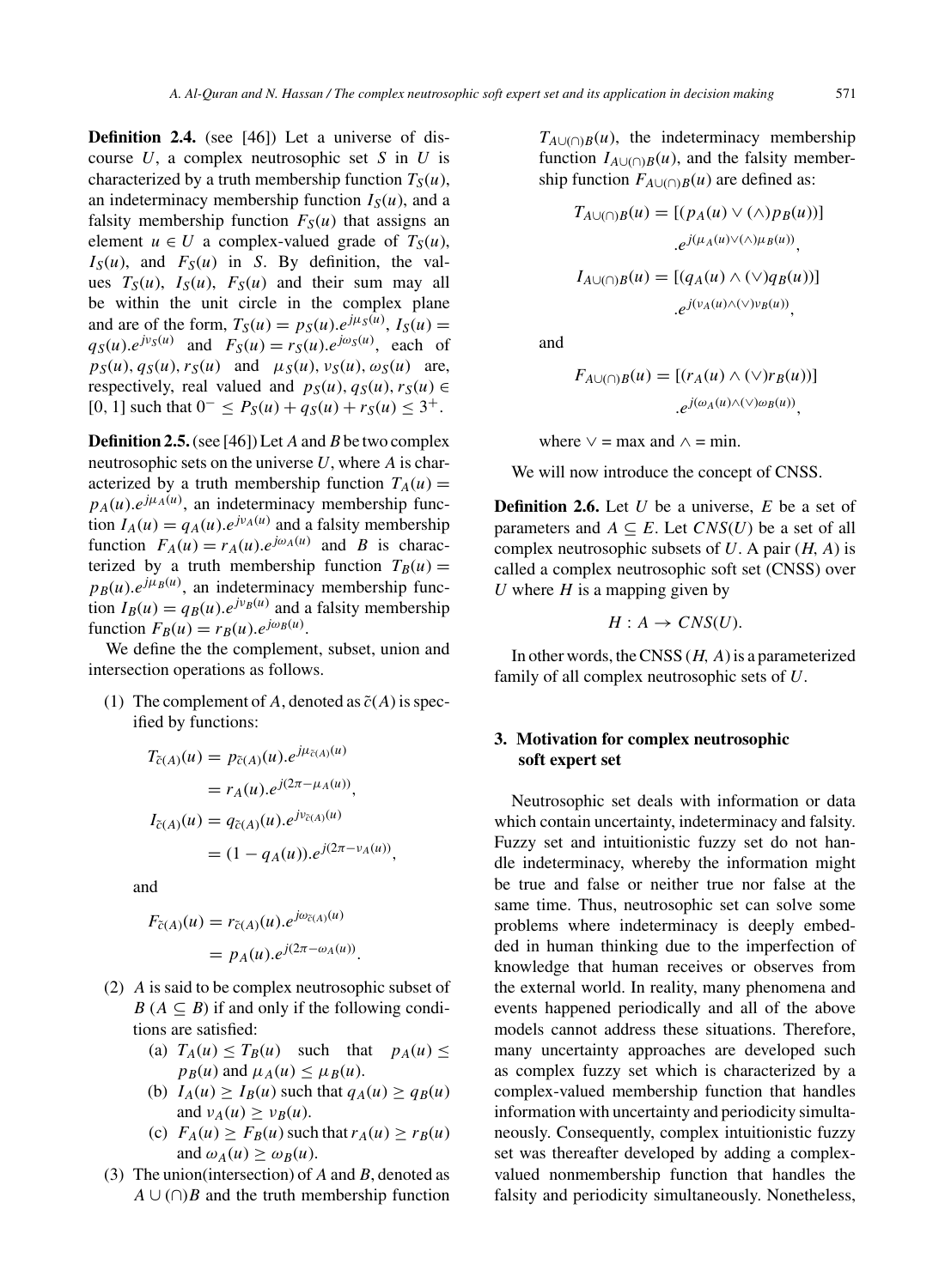these models cannot deal with indeterminate information which appear in a periodic manner in real life. To overcome this difficulty, complex neutrosophic set is introduced by adding a complex-valued indeterminacy membership function which tackles the indeterminacy and periodicity simultaneously. The complex neutrosophic set is superior to these models with three complex-valued membership functions which hold uncertainty, indeterminacy and falsity with periodicity. Further, the complex neutrosophic set is essentially neutrosophic set defined in a complex setting. Thus, it has the added advantages of the neutrosophic set by virtue of the complexity feature which has the ability to capture information that are periodic in nature, whereas neutrosophic set does not have this feature. The discussion above shows the ascendancy of complex neutrosophic set.

However, complex neutrosophic set lacks the adequate parameterization tool to facilitate the representation of parameters and it it does not have a mechanism to incorporate the opinion of all experts in one model. This decreases the validity of this model as most situations in the real-word are open to interpretations by different people. Thus, the CNSES is proposed to provide a more adequate parameterization tool that can represent the problem parameters in a more comprehensive and complete manner. It has also the added advantage of allowing the users to know the opinion of all the experts in a single model without the need for any additional cumbersome operations. The proposed CNSES model however, provides a more accurate representation of twodimensional information i.e. information presented by the amplitude terms and information presented by the phase terms. The phase term represents the time factor that may interfere, constructively or destructively, with the associated amplitude term in the decision process. This makes it more valid and real in modeling real life problems where time factor and the judgments of human beings play a major role.

A novel adjustable approach to decision-making problems based on CNSES is also introduced. This approach converts the CNSES to a SVNSES using a practical and useful algorithm which highlights the role of the time factor in determining the final decision. The newly proposed approach efficiently captures the incomplete, indeterminate, and inconsistent information and extends existing decision-making methods to provide a more comprehensive outlook for decision-makers.

## **4. Complex neutrosophic soft expert set**

In this section, we introduce the definition of complex neutrosophic soft expert set (CNSES) which is a combination of soft expert set and single-valued neutrosophic set defined in a complex setting. We define some operations on this concept, namely subset, equality, complement, union, intersection, AND and OR. We also show that De Morgan's law and other pertaining laws also hold in CNSES.

We begin by proposing the definition of CNSES, and give an illustrative example of it.

Let  $U$  be a universe,  $E$  a set of parameters,  $X$ a set of experts (agents), and  $Q = \{1 = agree, 0\}$ disagree} a set of opinions. Let  $Z = E \times X \times O$  and  $A \subseteq Z$ .

**Definition 4.1.** A pair  $(H, A)$  is called a complex neutrosophic soft expert set (CNSES) over  $U$ , where  $H$ is a mapping given by

$$
H: A \to C N^U,
$$

where  $CN^U$  denotes the power complex neutrosophic set of  $U$ .

It is to be noted that  $\forall \alpha \in A$ ,  $H(\alpha)$  represents the degree and the phase of belongingness, indeterminacy and non-belongingness of the elements of  $U$  in  $H(\alpha)$ .

The CNSES  $(H, A)$  can be written as:

$$
(H, A) = \left\{ \left\langle \alpha, T_{H(a)}(u), I_{H(\alpha)}(u), F_{H(\alpha)}(u) \right\rangle : \alpha \in A, u \in U \right\},\
$$

where  $\forall u \in U$ ,  $\forall \alpha \in A$ ,  $T_{H(\alpha)}(u) = p_{H(\alpha)}(u)$  $e^{j\mu_{H(\alpha)}(u)}$ ,  $I_{H(\alpha)}(u) = q_{H(\alpha)}(u)$ . $e^{j\nu_{H(\alpha)}(u)}$  and  $F_{H(\alpha)}$  $(u) = r_{H(\alpha)}(u).e^{j\omega_{H(\alpha)}(u)}$  with  $T_{H(\alpha)}(u), T_{H(\alpha)}(u)$ and  $F_{H(\alpha)}(u)$  representing the complex-valued truth membership function, complex-valued indeterminacy membership function and complex-valued falsity membership function, respectively  $\forall u \in U$ . The values  $T_{H(\alpha)}(u)$ ,  $I_{H(\alpha)}(u)$ ,  $F_{H(\alpha)}(u)$  are within the unit circle in the complex plane and both the amplitude terms  $p_{H(\alpha)}(u)$ ,  $q_{H(\alpha)}(u)$ ,  $r_{H(\alpha)}(u)$  and the phase terms  $\mu_{H(\alpha)}(u)$ ,  $\nu_{H(\alpha)}(u)$ ,  $\omega_{H(\alpha)}(u)$  are real valued such that  $p_{H(\alpha)}(u)$ ,  $q_{H(\alpha)}(u)$ ,  $r_{H(\alpha)}(u) \in [0, 1]$ and  $0 \leq p_{H(\alpha)}(u) + q_{H(\alpha)}(u) + r_{H(\alpha)}(u) \leq 3$ .

**Example 4.2.** Suppose that a pharmaceutical company develops two types of its medicine and wishes to take the opinion of some experts concerning these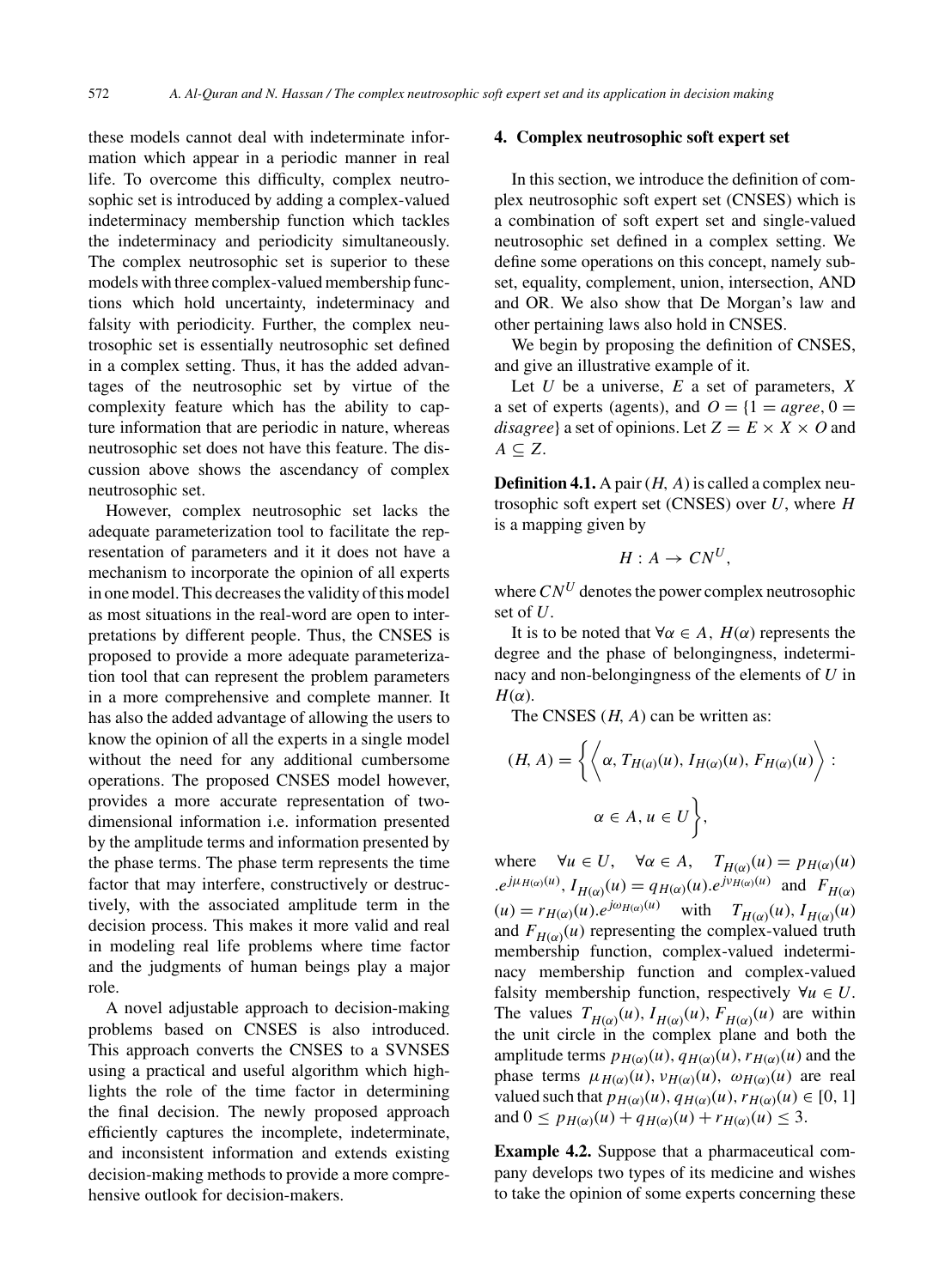$$
=\left\{\left\{ (e_1, p, 1), \left\{\frac{(0.7e^{j2\Pi(0.3)}, 0.2e^{j2\Pi(0.3)}, 0.1e^{j2\Pi(0.2)})}{u_1}, \frac{(0.9e^{j2\Pi(0.6)}, 0.6e^{j2\Pi(0.4)}, 0.3e^{j2\Pi(0.6)})}{u_2} \right\} \right\},\
$$
  
\n
$$
\left\{ (e_1, q, 1), \left\{\frac{(0.5e^{j2\Pi(0.3)}, 0.2e^{j2\Pi(0.6)}, 0.9e^{j2\Pi(0.8)})}{u_1}, \frac{(0.9e^{j2\Pi(0.9)}, 0.4e^{j2\Pi(0.5)}, 0.5e^{j2\Pi(0.6)})}{u_2} \right\} \right\},\
$$
  
\n
$$
\left\{ (e_2, p, 1), \left\{\frac{(0.1e^{j2\Pi(0.8)}, 0.2e^{j2\Pi(0.6)}, 0.9e^{j2\Pi(0.1)})}{u_1}, \frac{(0.9e^{j2\Pi(0.5)}, 0.5e^{j2\Pi(0.7)}, 0.4e^{j2\Pi(0.1)})}{u_2} \right\} \right\},\
$$
  
\n
$$
\left\{ (e_3, p, 1), \left\{\frac{(0.1e^{j2\Pi(0.4)}, 0.2e^{j2\Pi(0.6)}, 0.9e^{j2\Pi(0.2)})}{u_1}, \frac{(0.9e^{j2\Pi(0.5)}, 0.1e^{j2\Pi(0.5)}, 0.1e^{j2\Pi(0.5)}, 0.3e^{j2\Pi(0.8)})}{u_2} \right\} \right\},\
$$
  
\n
$$
\left\{ (e_3, p, 1), \left\{\frac{(0.1e^{j2\Pi(0.3)}, 0.2e^{j2\Pi(0.6)}, 0.9e^{j2\Pi(0.2)})}{u_1}, \frac{(0.9e^{j2\Pi(0.3)}, 0.1e^{j2\Pi(0.6)}, 0.3e^{j2\Pi(0.8)})}{u_2} \right\} \right\},\
$$
  
\n
$$
\left\{ (e_1, p, 0), \left\{\frac{(0.1e^{j2\Pi(0.7)}, 0
$$

medications by taking into account the degree of effectiveness and the time taken to overcome the disease which are represented by amplitude terms and phase terms, respectively. Let  $U = \{u_1, u_2\}$  be a set of medication,  $E = \{e_1, e_2, e_3\}$  a set of parameters that describes the degree of influence where  $e_i(i = 1, 2, 3)$  denotes the decisions "high influence", "average influence" and "low influence" respectively and let  $X = \{p, q\}$  be a set of experts.

Suppose that the company has distributed a questionnaire to the two experts to make decisions on these two new medication, then the CNSES  $(H, A)$ is defined as below:

In the CNSES  $(H, A)$ , both the amplitude terms and phase terms lie between 0 and 1 such that an amplitude term with value close to 0 (1) implies that a medicine has a very little (strong) influence on a disease and a phase term with value close to  $0(1)$ implies that this medicine takes a very short (long) time to overcome the disease.

In the following, we introduce the concept of the subset of two CNSESs and the equality of two CNSESs.

**Definition 4.3.** For two CNSESs  $(H, A)$  and  $(G, B)$ over  $U$ ,  $(H, A)$  is called a complex neutrosophic soft expert subset of  $(G, B)$  if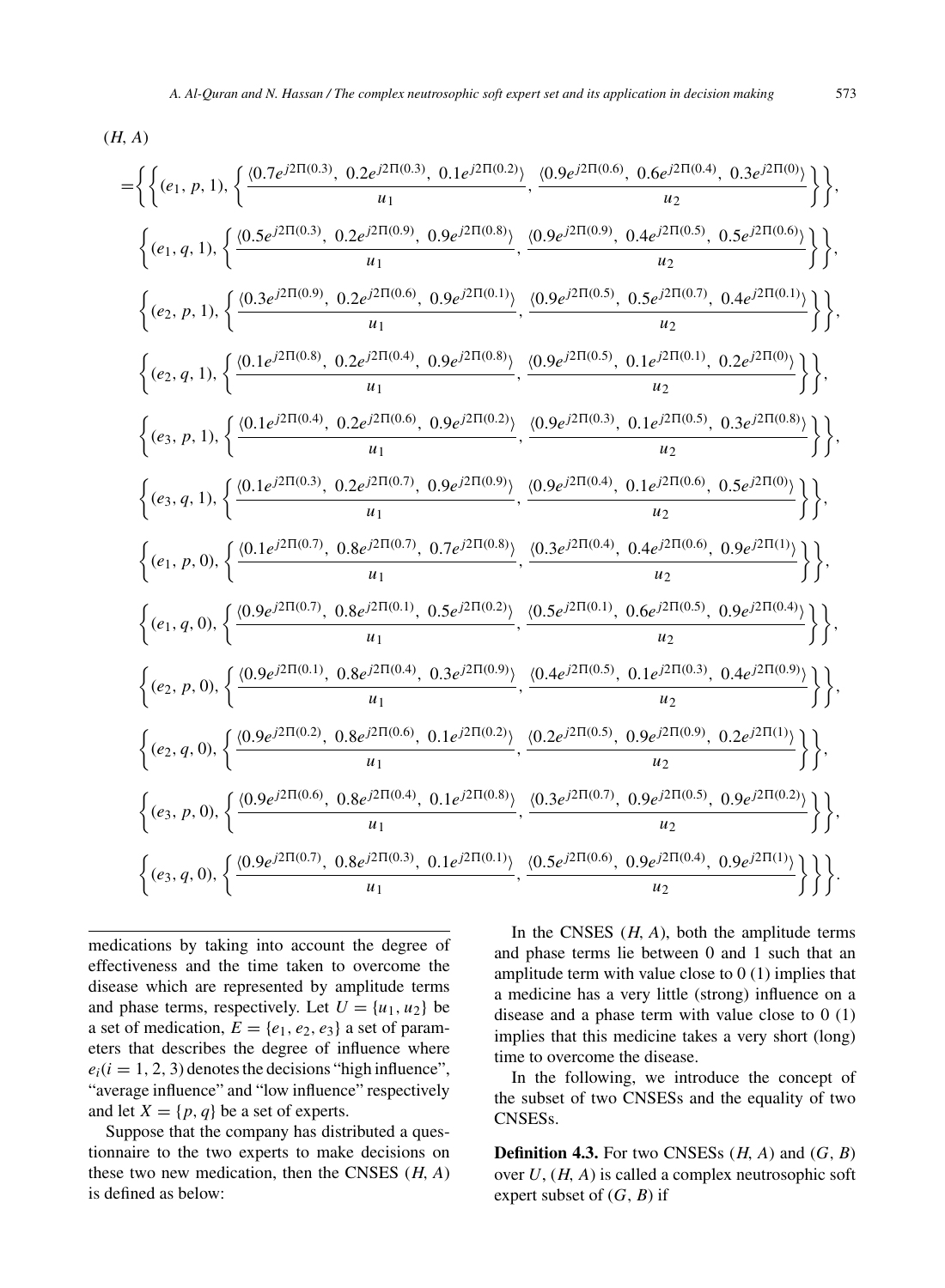- 1.  $A \subseteq B$ ,
- 2.  $\forall \epsilon \in A, H(\epsilon)$  is complex neutrosophic subset of  $G(\epsilon)$ .

**Definition 4.4.** Two CNSESs  $(H, A)$  and  $(G, B)$  over U, are said to be equal if  $(H, A)$  is a complex neutrosophic soft expert subset of  $(G, B)$  and  $(G, B)$  is a complex neutrosophic soft expert subset of  $(H, A)$ .

In the following, we propose the definition of the complement of a CNSES along with an illustrative example and give a proposition of the complement of a CNSES.

Let U be a universe of discourse and  $(H, A)$  be a CNSES on U, which is as defined below:

$$
(H, A) = \left\{ \left\langle \alpha, T_{H(\alpha)}(u), I_{H(\alpha)}(u), F_{H(\alpha)}(u) \right\rangle : \right.
$$
  

$$
\alpha \in A, u \in U \left.\right\}.
$$

**Definition 4.5.** The complement of  $(H, A)$  is denoted by  $(H, A)^c = (H^c, A)$ , and is defined as:

$$
(H, A)^c = \left\{ \left\langle \alpha, T_{H^c(\alpha)}(u), I_{H^c(\alpha)}(u), F_{H^c(\alpha)}(u) \right\rangle : \right. \left. \alpha \in A, u \in U \right\},
$$

where  $T_{H^c(\alpha)}(u) = p_{H^c(\alpha)}(u) e^{j\mu_{H^c(\alpha)}(u)} = r_{H(\alpha)}(u)$  $e^{j(2\pi - \mu_{H(\alpha)}(u))}$ ,  $I_{H^c(\alpha)}(u) = q_{H^c(\alpha)}(u) e^{j\nu_{H^c(\alpha)}(u)}$  $(1 - q_{H(\alpha)}(u)) \cdot e^{j(2\pi - v_{H(\alpha)}(u))}$  and  $F_{H^c(\alpha)}(u) =$  $r_{H^c(\alpha)}(u)$ . $e^{j\omega_{H^c(\alpha)}(u)} = p_{H(\alpha)}(u)$ . $e^{j(2\pi - \omega_{H(\alpha)}(u))}$ .

**Example 4.6.** Consider the approximation given in Example 4.2, where

$$
H(e_1, p, 1)
$$
  
=
$$
\left\{\frac{\langle 0.7e^{j2\Pi(0.3)}, 0.2e^{j2\Pi(0.3)}, 0.1e^{j2\Pi(0.2)} \rangle}{u_1}, \frac{\langle 0.9e^{j2\Pi(0.6)}, 0.6e^{j2\Pi(0.4)}, 0.3e^{j2\Pi(0)} \rangle}{u_2}\right\}.
$$

By using the complex neutrosophic complement, we obtain the complement of the approximation given by

$$
H(e_1, p, 1)
$$
  
=
$$
\left\{\frac{\langle 0.1e^{j2\Pi(0.7)}, 0.8e^{j2\Pi(0.7)}, 0.7e^{j2\Pi(0.8)} \rangle}{u_1}, \frac{\langle 0.3e^{j2\Pi(0.4)}, 0.4e^{j2\Pi(0.6)}, 0.9e^{j2\Pi(1)} \rangle}{u_2}\right\}.
$$

**Proposition 4.7.** *If* (H, A) *is a CNSES over* U*, then,*  $((H, A)^c)^c = (H, A).$ 

**Proof.** From Definition 4.5, we have  $(H, A)^c$  =  $(H<sup>c</sup>, A)$  where

$$
(H, A)^{c}
$$
\n
$$
= \left\{ \left\langle \alpha, T_{H^{c}(\alpha)}(u), I_{H^{c}(\alpha)}(u), F_{H^{c}(\alpha)}(u) \right\rangle : \alpha \in A, u \in U \right\},
$$
\n
$$
\alpha \in A, u \in U \right\},
$$
\n
$$
= \left\{ \left\langle \alpha, p_{H^{c}(\alpha)}(u).e^{j\mu_{H^{c}(\alpha)}(u)}, q_{H^{c}(\alpha)}(u).e^{j\nu_{H^{c}(\alpha)}(u)}, r_{H^{c}(\alpha)}(u).e^{j\omega_{H^{c}(\alpha)}(u)} \right\rangle : \alpha \in A, u \in U \right\},
$$
\n
$$
= \left\{ \left\langle \alpha, r_{H(\alpha)}(u).e^{j(2\pi - \mu_{H(\alpha)}(u))}, (1 - q_{H(\alpha)}(u)) \right\rangle : e^{j(2\pi - \nu_{H(\alpha)}(u))}, p_{H(\alpha)}(u).e^{j(2\pi - \omega_{H(\alpha)}(u))} \right\rangle : \alpha \in A, u \in U \right\}.
$$

Thus,

$$
(H, A)^c)^c
$$
\n
$$
= \left\{ \left\langle \alpha, r_{H^c(\alpha)}(u).e^{j(2\pi - \mu_{H^c(\alpha)}(u))}, 0 \right\rangle (1 - q_{H^c(\alpha)}(u)).e^{j(2\pi - \nu_{H^c(\alpha)}(u))}, 0 \right\rangle : \alpha \in A, u \in U \right\},\
$$
\n
$$
PH^c(\alpha)(u).e^{j(2\pi - \omega_{H^c(\alpha)}(u))} \Big) : \alpha \in A, u \in U \right\},\
$$
\n
$$
= \left\{ \left\langle \alpha, p_{H(\alpha)}(u).e^{j\left(2\pi - (2\pi - \mu_{H(\alpha)}(u))\right)}, 0 \right\rangle (1 - (1 - q_{H(\alpha)}(u))) \right\},\
$$
\n
$$
\left(1 - (1 - q_{H(\alpha)}(u))\right) \cdot e^{j\left(2\pi - (2\pi - \nu_{H(\alpha)}(u))\right)},\
$$
\n
$$
r_{H(\alpha)}(u).e^{j\left(2\pi - (2\pi - \omega_{H(\alpha)}(u))\right)} \Big\rangle : \alpha \in A, u \in U \right\},\
$$
\n
$$
= \left\{ \left\langle \alpha, p_{H(\alpha)}(u).e^{j\mu_{H(\alpha)}(u)}, q_{H(\alpha)}(u).e^{j\nu_{H(\alpha)}(u)}, 0 \right\rangle (u).e^{j\nu_{H(\alpha)}(u)}, 0 \in A \right\}.
$$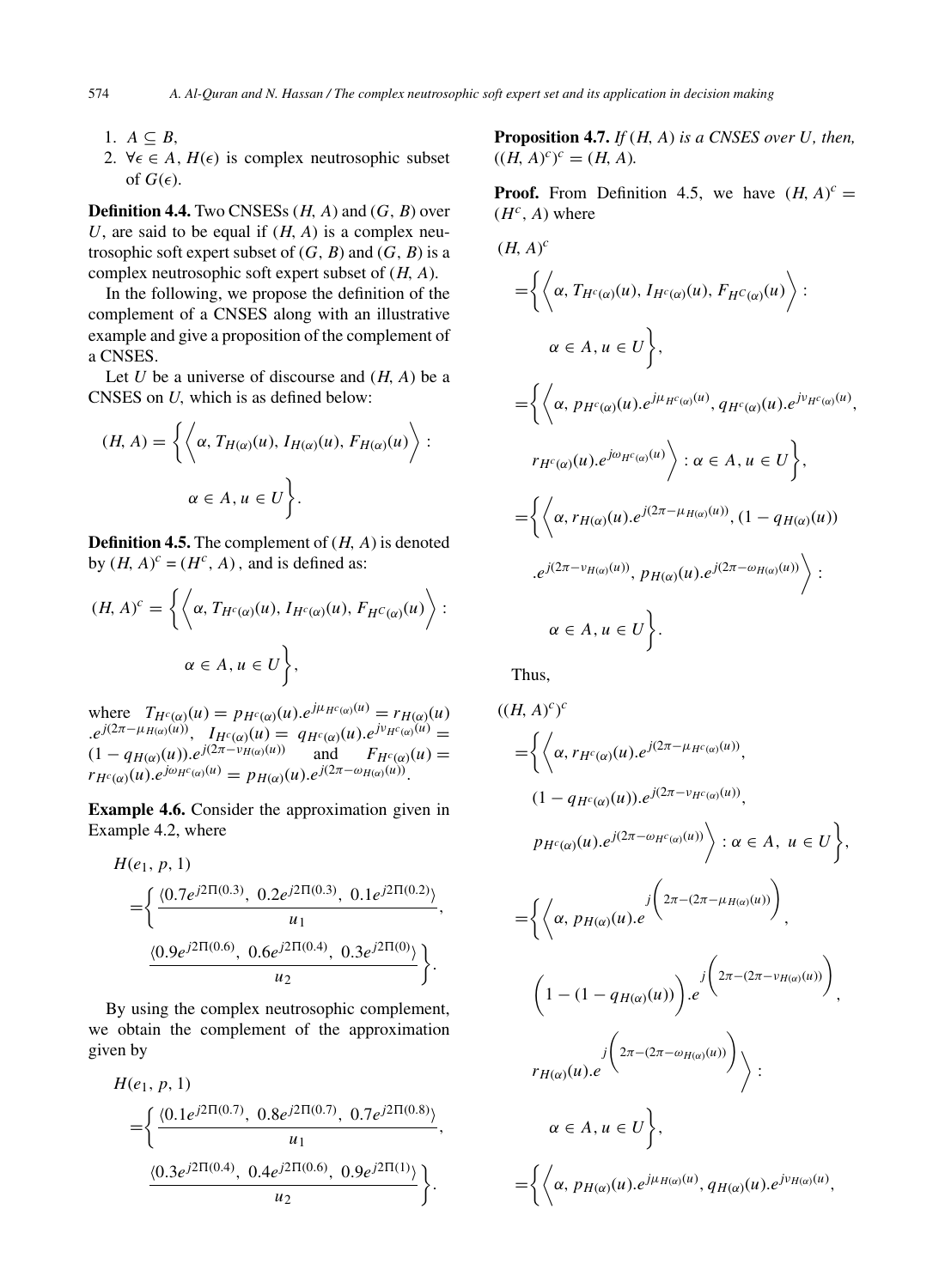$$
r_{H(\alpha)}(u).e^{j\omega_{H(\alpha)}(u)} \Bigg) : \alpha \in A, u \in U \Bigg\},
$$
  
=
$$
\Biggl\{ \Biggl\langle \alpha, T_{H(\alpha)}(u), I_{H(\alpha)}(u), F_{H(\alpha)}(u) \Biggr\rangle : \alpha \in A, u \in U \Biggr\},
$$

 $= (H, A).$ 

This completes the proof.

Now, we put forward the definition of an agree-CNSES and the definition of a disagree- CNSES.

**Definition 4.8.** An agree- CNSES  $(H, A)$ <sub>1</sub> over U is a complex neutrosophic soft expert subset of  $(H, A)$ where the opinions of all experts are agree and is defined as follows:

$$
(H, A)_1 = \left\{ H(e) : e \in Z \times X \times \{1\} \right\}
$$

**Definition 4.9.** A disagree- CNSES  $(H, A)_0$  over U is a complex neutrosophic soft expert subset of  $(H, A)$ where the opinions of all experts are disagree and is defined as follows:

$$
(H, A)_0 = \left\{ H(e) : e \in Z \times X \times \{0\} \right\}
$$

In the following, we introduce the definitions of the union and intersection of two CNSESs.

**Definition 4.10.** The union of two CNSESs (H, A) and  $(G, B)$  over a universe U is a CNSES  $(K, C)$ , where  $C = A \cup B$  and  $\forall \epsilon \in C$ ,  $\forall u \in U$ ,

$$
I_{K(\epsilon)}(u) = \begin{cases} p_{H(\epsilon)}(u), e^{j\mu_{H(\epsilon)}(u)}, & \text{if } \epsilon \in A - B \\ p_{G(\epsilon)}(u), e^{j\mu_{G(\epsilon)}(u)}, & \text{if } \epsilon \in B - A \\ (p_{H(\epsilon)}(u) \vee p_{G(\epsilon)}(u)) & \\ \cdot e^{j(\mu_{H(\epsilon)}(u) \vee \mu_{G(\epsilon)}(u))}, & \text{if } \epsilon \in A \cap B, \end{cases}
$$

$$
I_{K(\epsilon)}(u) = \begin{cases} q_{H(\epsilon)}(u), e^{j\nu_{H(\epsilon)}(u)}, & \text{if } \epsilon \in A - B \\ q_{G(\epsilon)}(u), e^{j\nu_{G(\epsilon)}(u)}, & \text{if } \epsilon \in B - A \\ (q_{H(\epsilon)}(u) \wedge q_{G(\epsilon)}(u)) & \\ \cdot e^{j(\nu_{H(\epsilon)}(u) \wedge \nu_{G(\epsilon)}(u))}, & \text{if } \epsilon \in A - B \\ r_{G(\epsilon)}(u), e^{j\omega_{G(\epsilon)}(u)}, & \text{if } \epsilon \in A - B \\ r_{G(\epsilon)}(u), e^{j\omega_{G(\epsilon)}(u)}, & \text{if } \epsilon \in B - A \\ (r_{H(\epsilon)}(u) \wedge r_{G(\epsilon)}(u)) & \\ \cdot e^{j(\omega_{H(\epsilon)}(u) \wedge \omega_{G(\epsilon)}(u))}, & \text{if } \epsilon \in A \cap B, \end{cases}
$$

where  $\vee$  = max, and  $\wedge$  = min.

The union  $(H, A) \tilde{\cup} (G, B) = (K, C)$ .

**Definition 4.11.** The intersection of two CNSESs  $(H, A)$  and  $(G, B)$  over a universe U is a CNSES  $(K, C)$ , where  $C = A \cup B$  and  $\forall \epsilon \in C$ ,  $\forall u \in U$ ,

$$
I_{K(\epsilon)}(u) = \begin{cases} p_{H(\epsilon)}(u).e^{j\mu_{H(\epsilon)}(u)}, & \text{if } \epsilon \in A - B \\ p_{G(\epsilon)}(u).e^{j\mu_{G(\epsilon)}(u)}, & \text{if } \epsilon \in B - A \\ (p_{H(\epsilon)}(u) \land p_{G(\epsilon)}(u)) & \text{if } \epsilon \in A \cap B, \\ e^{j(\mu_{H(\epsilon)}(u)) \land \mu_{G(\epsilon)}(u)}, & \text{if } \epsilon \in A \cap B, \end{cases}
$$

$$
I_{K(\epsilon)}(u) = \begin{cases} q_{H(\epsilon)}(u).e^{j\nu_{H(\epsilon)}(u)}, & \text{if } \epsilon \in A - B \\ q_{G(\epsilon)}(u).e^{j\nu_{G(\epsilon)}(u)}, & \text{if } \epsilon \in B - A \\ (q_{H(\epsilon)}(u) \lor q_{G(\epsilon)}(u)) & \text{if } \epsilon \in A \cap B, \\ e^{j(\nu_{H(\epsilon)}(u) \lor \nu_{G(\epsilon)}(u)}, & \text{if } \epsilon \in A - B \\ r_{G(\epsilon)}(u).e^{j\omega_{G(\epsilon)}(u)}, & \text{if } \epsilon \in B - A \\ (r_{H(\epsilon)}(u) \lor r_{G(\epsilon)}(u)) & \text{if } \epsilon \in B - A \\ (r_{H(\epsilon)}(u) \lor r_{G(\epsilon)}(u)), & \text{if } \epsilon \in A \cap B, \end{cases}
$$

where  $\vee$  = max, and  $\wedge$  = min.

The intersection  $(H, A) \tilde{\cap} (G, B) = (K, C)$ .

We show that De Morgan's law holds for the CNSES as follows.

**Proposition 4.12.** *If* (H, A) *and* (G, B) *are two CNS-ESs over* U*, then we have the following properties:*

1. 
$$
((H, A)\widetilde{\cup}(G, B))^c = (H, A)^c \widetilde{\cap}(G, B)^c
$$
,  
2.  $((H, A)\widetilde{\cap}(G, B))^c = (H, A)^c \widetilde{\cup}(G, B)^c$ .

**Proof.** (1) Assume that  $(H, A)\widetilde{\cup}(G, B) = (K, C)$ , where  $C = A \cup B$  and  $\forall \epsilon \in C$ ,

$$
T_{K(\epsilon)}(u) = \begin{cases} p_{H(\epsilon)}(u).e^{j\mu_{H(\epsilon)}(u)}, & \text{if } \epsilon \in A - B \\ p_{G(\epsilon)}(u).e^{j\mu_{G(\epsilon)}(u)}, & \text{if } \epsilon \in B - A \\ (p_{H(\epsilon)}(u) \vee p_{G(\epsilon)}(u)) & \\ .e^{j(\mu_{H(\epsilon)}(u) \vee \mu_{G(\epsilon)}(u))}, & \text{if } \epsilon \in A \cap B. \end{cases}
$$

Since  $(H, A)\tilde{\cup}(G, B) = (K, C)$ , then we have  $((H, A)\widetilde{\cup}(G, B))^c = (K, C)^c = (K^c, C)$ . Hence  $\forall \epsilon$  $\in C$ ,

 $T_{K^c(\epsilon)}(u)$ 

$$
= \begin{cases} r_{H(\epsilon)}(u).e^{j(2\pi-\mu_{H(\epsilon)}(u))}, & \text{if } \epsilon \in A - B \\ r_{G(\epsilon)}(u).e^{j(2\pi-\mu_{H(\epsilon)}(u))}, & \text{if } \epsilon \in B - A \\ (r_{H(\epsilon)}(u) \wedge r_{G(\epsilon)}(u)) & \\ .e^{j((2\pi-\mu_{H(\epsilon)}(u)) \wedge (2\pi-\mu_{G(\epsilon)}(u)))}, \text{if } \epsilon \in A \cap B. \end{cases}
$$

Since  $(H, A)^c = (H^c, A)$  and  $(G, B)^c = (G^c, B)$ , then we have  $(H, A)^c \widetilde{\cap} (G, B)^c = (H^c, A) \widetilde{\cap} (G^c, B)$ . Suppose that  $(H^c, A) \widetilde{\cap} (G^c, B) = (I, D)$ , where  $D =$  $A \cup B$ . Hence  $\forall \epsilon \in D$ ,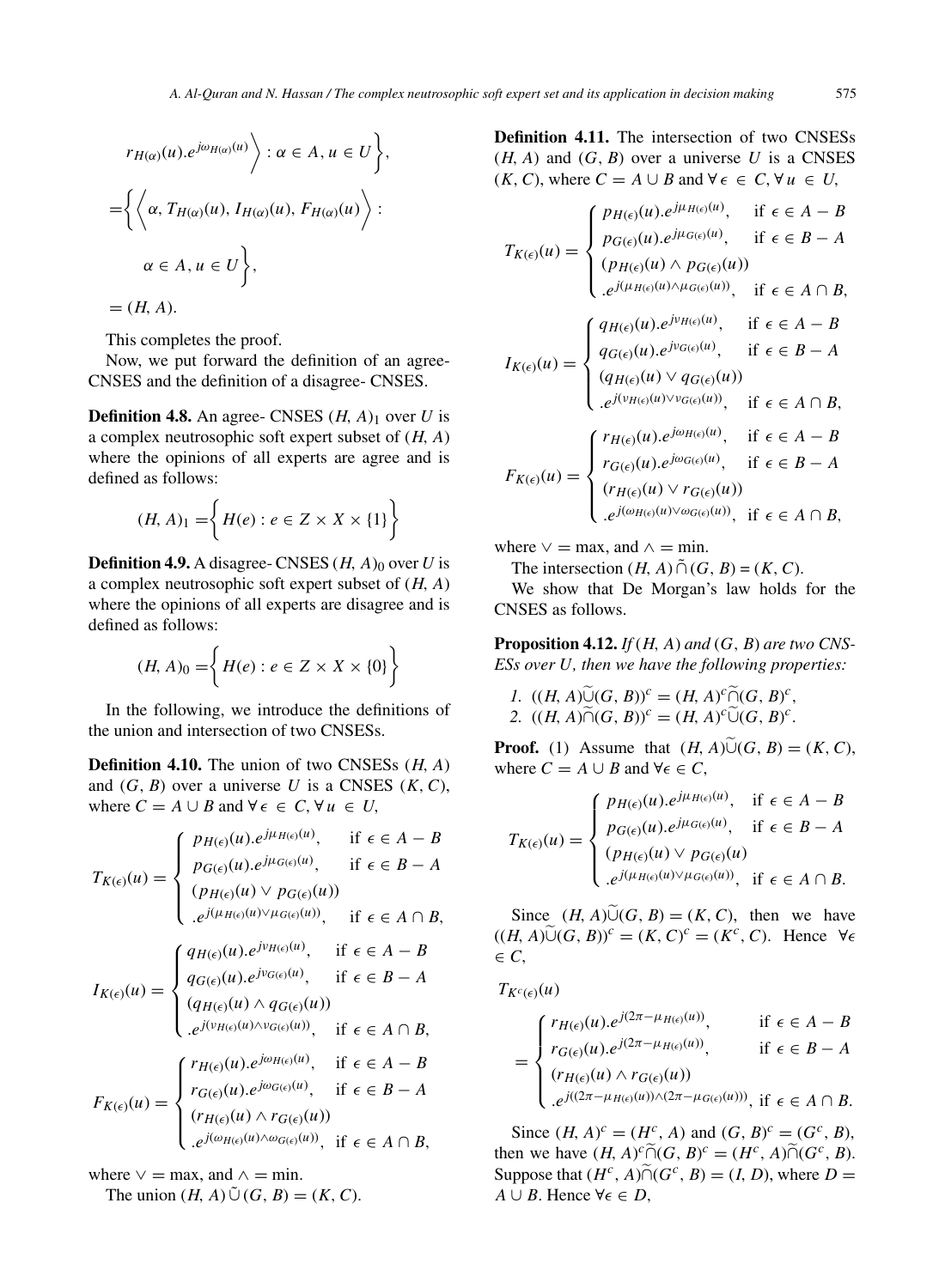$T_{I(\epsilon)}(u)$ 

$$
= \begin{cases} p_{H^c(\epsilon)}(u).e^{j\mu_{H^c(\epsilon)}(u)}, & \text{if } \epsilon \in A - B \\ p_{G^c(\epsilon)}(u).e^{j\mu_{G^c(\epsilon)}(u)}, & \text{if } \epsilon \in B - A \\ (p_{H^c(\epsilon)}(u) \wedge p_{G^c(\epsilon)}(u)) & \\ .e^{j(\mu_{H^c(\epsilon)}(u) \wedge \mu_{G^c(\epsilon)}(u))}, & \text{if } \epsilon \in A \cap B, \\ r_{H(\epsilon)}(u).e^{j(2\pi - \mu_{H(\epsilon)}(u))}, & \text{if } \epsilon \in A - B \\ r_{G(\epsilon)}(u).e^{j(2\pi - \mu_{H(\epsilon)}(u))}, & \text{if } \epsilon \in B - A \\ (r_{H(\epsilon)}(u) \wedge r_{G(\epsilon)}(u)) & \\ .e^{j((2\pi - \mu_{H(\epsilon)}(u)) \wedge (2\pi - \mu_{G(\epsilon)}(u)))}, & \text{if } \epsilon \in A \cap B. \end{cases}
$$

Therefore,  $K^c$  and I are the same operators and  $D = C$ , which implies,  $T_{(H(\epsilon) \cup G(\epsilon))c}(u) =$  $T_{H^c(\epsilon) \cap G^c(\epsilon)}(u), \forall u \in U.$ 

Similarly, on the same lines, we can show it also holds for the identity and falsity terms. Thus it follows that  $((H, A)\widetilde{\cup}(G, B))^c = (H, A)^c \widetilde{\cap}(G, B)^c$  and this completes the proof.

(2) The proof is similar to that of (1).

We will now give the definitions of AND and OR operations with a proposition on these two operations.

**Definition 4.13.** Let  $(H, A)$  and  $(G, B)$  be any two CNSESs over a soft universe  $(U, Z)$ . Then the operation (H, A) AND (G, B) denoted by  $(H, A) \tilde{\wedge} (G, B)$ is defined by  $(H, A) \widetilde{\wedge} (G, B) = (K, A \times B)$ , where  $(K, A \times B) = K(\alpha, \beta)$ , such that  $K(\alpha, \beta) = H(\alpha) \cap$  $G(\beta)$ , for all  $(\alpha, \beta) \in A \times B$ , and  $\cap$  represents the complex neutrosophic intersection.

**Definition 4.14.** Let  $(H, A)$  and  $(G, B)$  be any two CNSESs over a soft universe  $(U, Z)$ . Then the operation (H, A) OR (G, B) denoted by  $(H, A)\tilde{\vee}(G, B)$ is defined by  $(H, A)\widetilde{\vee}(G, B) = (K, A \times B)$ , where  $(K, A \times B) = K(\alpha, \beta)$ , such that  $K(\alpha, \beta) = H(\alpha) \cup$  $G(\beta)$ , for all  $(\alpha, \beta) \in A \times B$ , and  $\cup$  represents the complex neutrosophic union.

**Proposition 4.15.** *If* (H, A) *and* (G, B) *are two CNS-ESs over* U*, then we have the following properties:*

1. 
$$
((H, A)\widetilde{\vee} (G, B))^c = (H, A)^c \widetilde{\wedge} (G, B)^c
$$
,  
2.  $((H, A)\widetilde{\wedge} (G, B))^c = (H, A)^c \widetilde{\vee} (G, B)^c$ .

**Proof.** The proof of (1) and (2) is similar to the proof of Propositions 4.12.

# **5. Decision-making under the complex neutrosophic soft expert environment**

In this section, we present an application of CNSES in a decision-making problem by considering the following problem.

**Example 5.1.** Suppose we are interested in understanding the most important economic factors (indicators) affecting Malaysian economy in 2016. Suppose we take four factors which are represented in the universal set  $U = \{u_1, u_2, u_3, u_4\}$  where  $u_1$  = the plunge in commodity and oil prices,  $u_2$  = China's economic slowdown,  $u_3$  = goods and services tax (GST) implemented in this year and  $u_4$  = the exchange rate variability. Our problem is to arrange these four factors in descending order from most important to least important. Let  $E = \{e_1, e_2, e_3\}$  be the parameters set that represents the major sectors of the Malaysian economy, where  $e_1$  = industry sector,  $e_2$  = tourism sector,  $e_3$  = external trade sector. Suppose  $X = \{p, q\}$ be a set of economic experts who are assigned to analyze these four factors by determining the degree and the total time of the influence of these factors on the mentioned sectors of the Malaysian economy as in the following CNSES:

$$
(H, A)
$$

$$
= \left\{ \left\{ (e_1, p, 1), \frac{\langle 0.9e^{j2\Pi(11/12)}, 0.2e^{j2\Pi(1/12)}, 0.1e^{j2\Pi(0)} \rangle}{u_1}, \frac{\langle 0.5e^{j2\Pi(5/12)}, 0.6e^{j2\Pi(4/12)}, 0.7e^{j2\Pi(4/12)} \rangle}{u_2}, \frac{\langle 0.4e^{j2\Pi(3/12)}, 0.2e^{j2\Pi(3/12)}, 0.6e^{j2\Pi(11/12)} \rangle}{u_3}, \frac{\langle 0.9e^{j2\Pi(8/12)}, 0.5e^{j2\Pi(5/12)}, 0.3e^{j2\Pi(0)} \rangle}{u_4} \rangle \right\},
$$
  

$$
\left\{ (e_1, q, 1), \frac{\langle 0.9e^{j2\Pi(8/12)}, 0.1e^{j2\Pi(2/12)}, 0.3e^{j2\Pi(1/12)} \rangle}{u_1}, \frac{\langle 0.7e^{j2\Pi(6/12)}, 0.4e^{j2\Pi(5/12)}, 0.9e^{j2\Pi(8/12)} \rangle}{u_2}, \frac{\langle 0.8e^{j2\Pi(6/12)}, 0.4e^{j2\Pi(6/12)}, 0.3e^{j2\Pi(2/12)} \rangle}{u_4} \right\} \right\},
$$
  

$$
\left\{ (e_2, p, 1), \frac{\langle 0.8e^{j2\Pi(8/12)}, 0.2e^{j2\Pi(4/12)}, 0.3e^{j2\Pi(1/12)} \rangle}{u_1}, \frac{\langle 0.8e^{j2\Pi(8/12)}, 0.4e^{j2\Pi(6/12)}, 0.3e^{j2\Pi(2/12)} \rangle}{u_2} \right\} \right\},
$$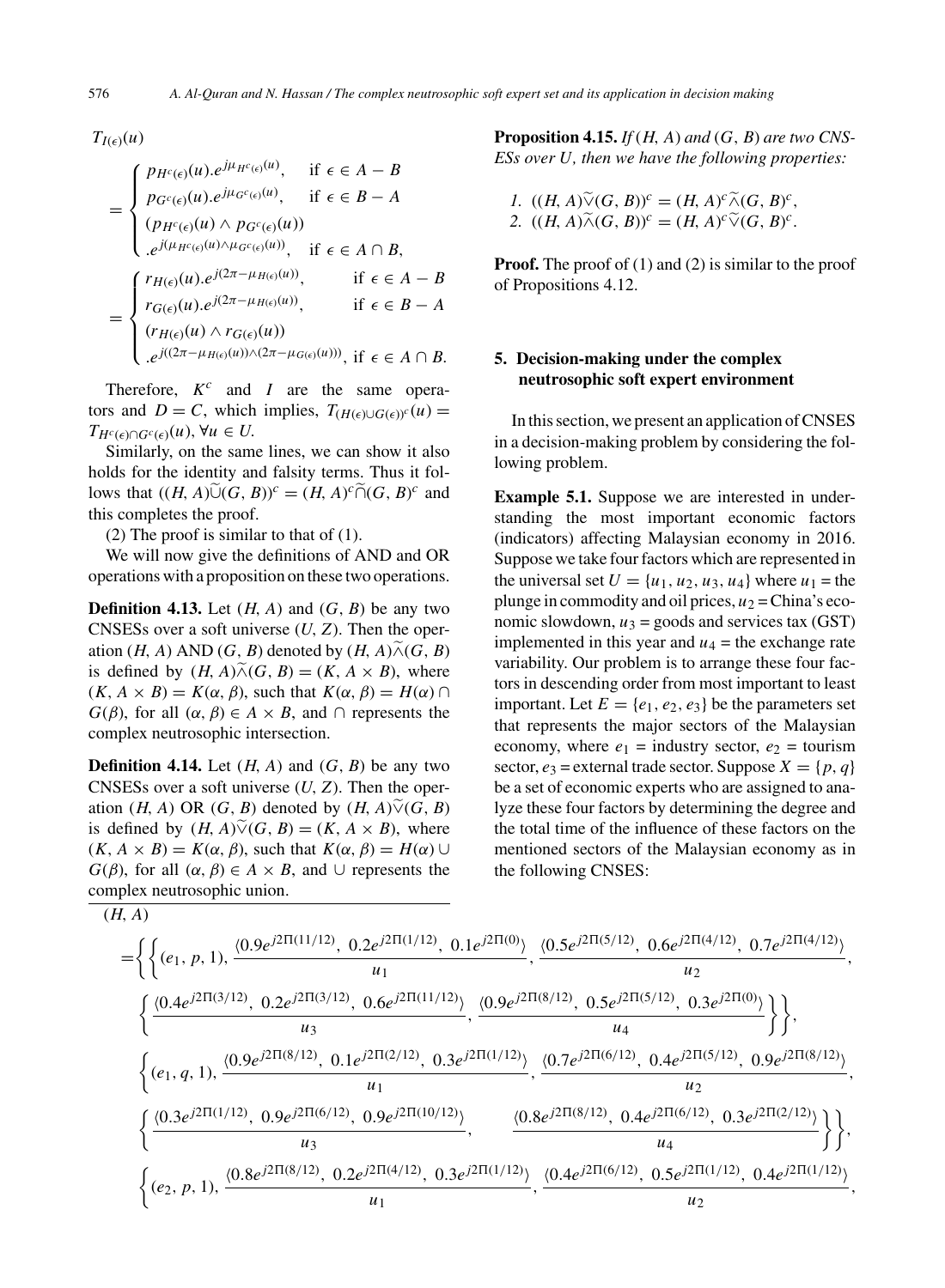$$
\begin{cases} \frac{\langle 0.3e^{j2\Pi(6/12)},\ 0.5e^{j2\Pi(7/12)},\ 0.9e^{j2\Pi(8/12)},\ 0.1e^{j2\Pi(6/12)},\ 0.3e^{j2\Pi(6/12)},\ 0.2e^{j2\Pi(6/12)},\ 0.9e^{j2\Pi(6/12)},\ 0.9e^{j2\Pi(6/12)},\ 0.9e^{j2\Pi(6/12)},\ 0.9e^{j2\Pi(6/12)},\ 0.9e^{j2\Pi(6/12)},\ 0.9e^{j2\Pi(6/12)},\ 0.9e^{j2\Pi(6/12)},\ 0.9e^{j2\Pi(6/12)},\ 0.9e^{j2\Pi(6/12)},\ 0.9e^{j2\Pi(6/12)},\ 0.9e^{j2\Pi(6/12)},\ 0.9e^{j2\Pi(6/12)},\ 0.9e^{j2\Pi(6/12)},\ 0.9e^{j2\Pi(6/12)},\ 0.9e^{j2\Pi(6/12)},\ 0.9e^{j2\Pi(6/12)},\ 0.9e^{j2\Pi(6/12)},\ 0.9e^{j2\Pi(6/12)},\ 0.9e^{j2\Pi(6/12)},\ 0.9e^{j2\Pi(6/12)},\ 0.9e^{j2\Pi(6/12)},\ 0.9e^{j2\Pi(6/12)},\ 0.9e^{j2\Pi(6/12)},\ 0.9e^{j2\Pi(6/12)},\ 0.9e^{j2\Pi(6/12)},\ 0.9e^{j2\Pi(6/12)},\ 0.9e^{j2\Pi(6/12)},\ 0.9e^{j2\Pi(6/12)},\ 0.9e^{j2\Pi(6/12)},\ 0.9e^{j2\Pi(6/12)},\ 0.9e^{j2\Pi(6/12)},\ 0.9e^{j2\Pi(6/12)},\ 0.9e^{j2\Pi(6/12)},\ 0.9e^{j2\Pi(6/12)},\ 0.9e^{j2\Pi(6/12)},\ 0.9e^{j2\Pi(6/12)},\ 0.9e^{j2\Pi(6/12)},\ 0.9e^{j2\Pi(6/12)},\ 0.
$$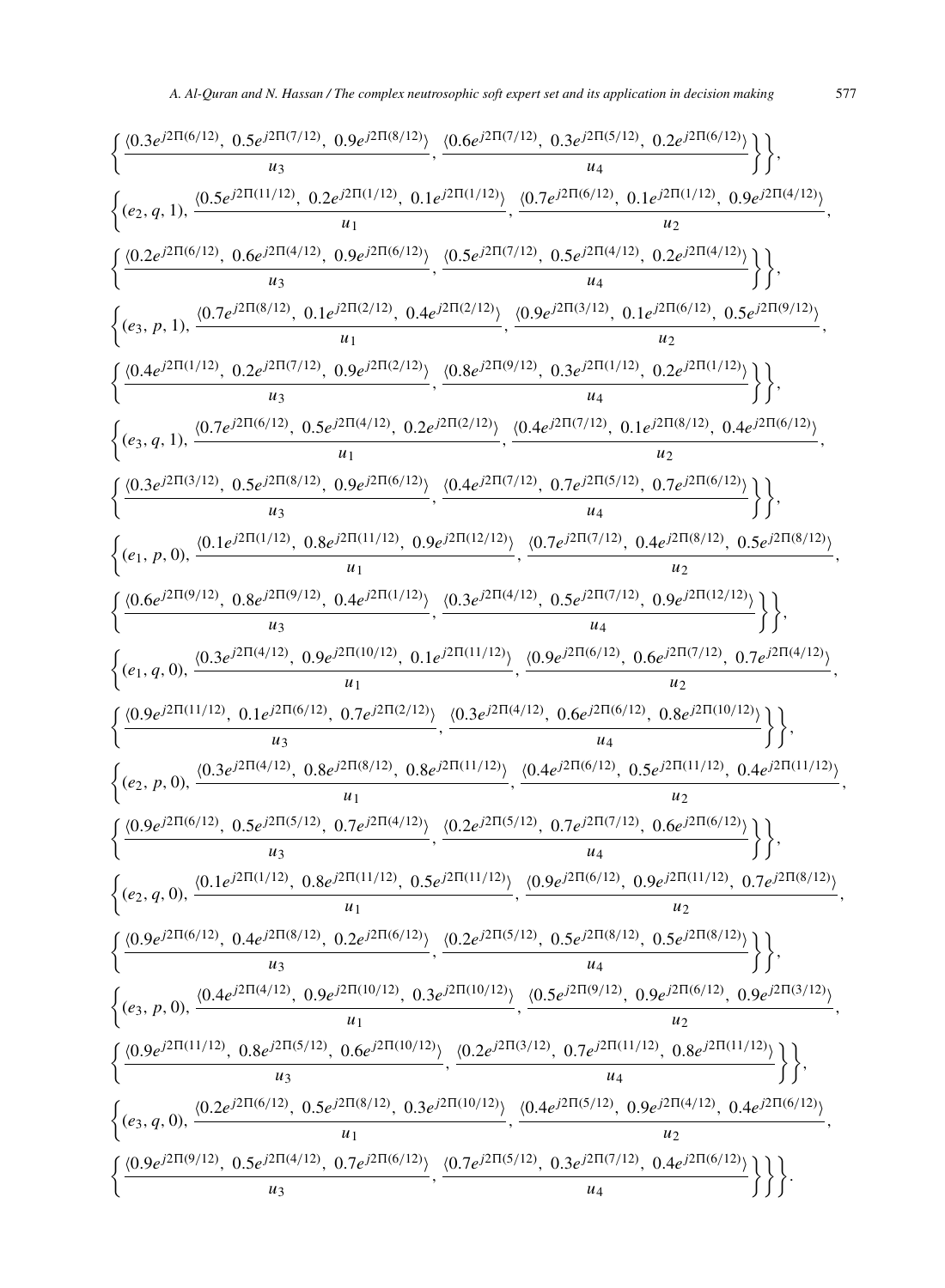In the context of this example, the amplitude terms measure the influence degree of the mentioned factors on the Malaysian economy, while the phase term represents the phase of this influence or the period of this influence.

Following in this direction, we provide an example of scenarios that could possibly occur in this context. For example, in the approximation

$$
H(e_1, p, 1)
$$
  
=  $\left( \left\{ \frac{\langle 0.9e^{j2\Pi(11/12)}, 0.2e^{j2\Pi(1/12)}, 0.1e^{j2\Pi(0)} \rangle}{u_1}, \frac{\langle 0.5e^{j2\Pi(5/12)}, 0.6e^{j2\Pi(4/12)}, 0.7e^{j2\Pi(4/12)} \rangle}{u_2}, \dots \right\} \right),$ 

the complex neutrosophic soft expert value (CNSEV)

$$
\frac{\langle 0.9e^{j2\Pi(11/12)}, 0.2e^{j2\Pi(1/12)}, 0.1e^{j2\Pi(0)} \rangle}{u_1}
$$

indicates that the plunge in commodity and oil prices has a big influence on the Malaysian economy. The complex-valued truth membership function  $0.9e^{j2\Pi(11/12)}$  indicates that the expert p agrees that there is a strong influence of the plunge in commodity and oil prices on the industrial sector, since the amplitude term 0.9 is very close to one and this influence span of 11 months is considered a very long time of influence (phase term with value very close to one), the complex-valued indeterminacy membership function  $0.\overline{2}e^{j2\Pi(1/12)}$  can be interpreted as the expert  $p$  is unable to determine if there is influence or not with a degree of 0.2 and this influence is not evident for a month. For the complex-valued falsity membership function  $0.1e^{j2\Pi(0)}$ , expert p presumes with a degree of 0.1 that there is no influence and the time with no influence is 0.

Next the CNSES  $(H, A)$  is used together with a generalized algorithm to solve the decision-making problem stated at the beginning of this section. This algorithm is employed to rank the factors that affect the Malaysian economy corresponding to their influence strength. In this decision process the time of influence plays a key role where the factor which has a large degree of influence and a long time of influence will be more important than others. The algorithm given below converts the complex neutrosophic soft expert values (CNSEVs) to normalized single-valued neutrosophic soft expert values (SVNSEVs) and proceeds to the final decision using the single-valued neutrosophic soft expert method (SVNSEM) [50]. The algorithm steps are given as follows.

# **Algorithm:**

1. Input the CNSES  $(H, A)$ 

2. Convert the CNSES (*H*, *A*) to the SVNSES ( $\hat{H}$ , *A*) by obtaining the weighted aggregation values of  $T_{\widehat{H}(\alpha)}(u), I_{\widehat{H}(\alpha)}(u)$  and  $F_{\widehat{H}(\alpha)}$ <br>as the following formulas:  $(u)$ ,  $\forall \alpha \in A$  and  $\forall u \in U$ as the following formulas:

$$
T_{\hat{H}(\alpha)}(u) = w_1 p_{H(\alpha)}(u) + w_2(1/2\pi)\mu_{H(\alpha)}(u),
$$
  
\n
$$
I_{\hat{H}(\alpha)}(u) = w_1 q_{H(\alpha)}(u) + w_2(1/2\pi)v_{H(\alpha)}(u),
$$
  
\n
$$
F_{\hat{H}(\alpha)}(u) = w_1 r_{H(\alpha)}(u) + w_2(1/2\pi)\omega_{H(\alpha)}(u),
$$

where  $p_{H(\alpha)}(u)$ ,  $q_{H(\alpha)}(u)$ ,  $r_{H(\alpha)}(u)$  and  $\mu_{H(\alpha)}$  $(u)$ ,  $v_{H(\alpha)}(u)$ ,  $\omega_{H(\alpha)}(u)$  are the amplitude and phase terms in the CNSES  $(H, A)$ , respectively.  $T_{\hat{H}(\alpha)}(u)$ ,  $I_{\hat{H}(\alpha)}(u)$  and  $F_{\hat{H}(\alpha)}(u)$  are the truth<br>membership function indeterminacy membership membership function, indeterminacy membership function and falsity membership function in the SVNSES  $(\hat{H}, A)$ , respectively and  $w_1$ ,  $w_2$  are the weights for the amplitude terms (degrees of influence) and the phase terms (times of influence), respectively, where  $w_1$  and  $w_2 \in [0, 1]$  and  $w_1 + w_2 = 1.$ 

3. Find the values of 
$$
Z_{\widehat{H}(\alpha)}(u) = \frac{r_{\widehat{H}(\alpha)}(u) + (1 - I_{\widehat{H}(\alpha)}(u)) + (1 - F_{\widehat{H}(\alpha)}(u))}{\frac{3}{3}}, \forall u \in U \text{ and } \forall \alpha \in A.
$$

Note that  $Z_{\hat{\tau}_{\alpha}}(u)$  is the normalized values of  $S_{\widehat{H}(\alpha)}(u) = T_{\widehat{H}(\alpha)}(u)$ <br>and  $\forall \alpha \in A$  We  $(u) = T$  $H(\alpha)$  $(u) - 1$  $H(\alpha)$ <br>mal  $(u)-F$  $H(α)$ <br> $\theta$  $(u), \forall u \in U$ and  $\forall \alpha \in A$ . We normalize the elements of  $S = \{S_{\widehat{\Omega}}(u), \forall u \in U \text{ and } \forall \alpha \in A\}$ , since it represents the degree of the influence, where S takes its minimum value at  $-2$  when (T  $\hat{H}(\alpha)$ <sup>(u),  $I_{\hat{H}(\alpha)}(u)$ ,<br>wimum takes the</sup>  $F_{\hat{\tau}(\cdot)}(u) = (0, 1, 1)$ , while its maximum takes the  $H(\alpha)$ <br>value 1 at  $(T_{\hat{H}(\alpha)}(u), T_{\hat{H}(\alpha)}(u), F_{\hat{H}(\alpha)}(u)) = (1, 0, 0).$ 

4. Find the highest numerical grade for the agree-SVNSES and disagree-SVNSES.

5. Compute the score of each element  $u_i \in U$  by taking the sum of the numerical grade of each element for the agree-SVNSES and disagree-SVNSES, denoted by  $K_i$  and  $S_i$ , respectively.

6. Find the values of the score  $r_i = K_i - S_i$  for each element  $u_i \in U$ .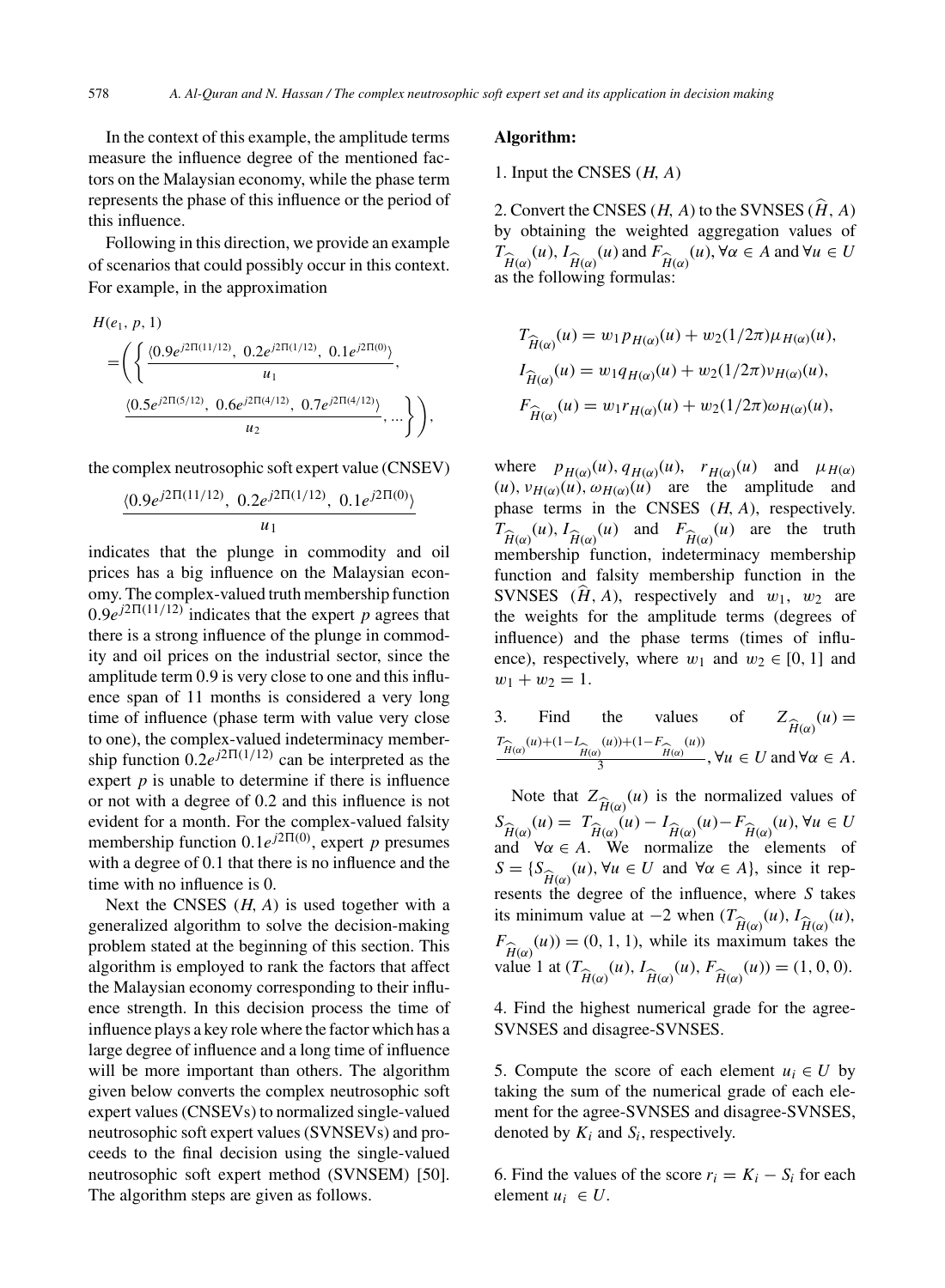7. Determine the value of the highest score  $m = max_{u_i \in U} \{r_i\}.$  Then the decision is to choose element  $u_i$  as the optimal solution to the problem. If there are more than one element with the highest  $r_i$ score, then any one of those elements can be chosen as the optimal solution.

It is to be noted that this method is used to deal with decision-making problems with known weight information (complete weight information). To execute the above steps, we assume that the weight vector for the amplitude terms is  $w_1 = 0.7$  and the weight vector for the phase terms is  $w_2 = 0.3$ .

Now, to convert the CNSES  $(H, A)$  to the SVNSES  $(H, A)$ , obtain the weighted aggregation values of  $T_{\widehat{H}(\alpha)}(u), I_{\widehat{H}(\alpha)}(u)$  and  $F_{\widehat{H}(\alpha)}$ <br>To illustrate this step, we calc  $(u)$ ,  $\forall \alpha \in A$  and  $\forall u \in U$ . To illustrate this step, we calculate  $T_{\hat{H}(\alpha)}(u)$ ,  $I_{\hat{H}(\alpha)}(u)$ <br>and  $F_{\alpha}(\mu)$ , when  $\alpha = (\alpha, n, 1)$  and  $\mu = \mu$ , as and  $F_{\hat{H}(\alpha)}(u)$ , when  $\alpha = (e_1, p, 1)$  and  $u = u_1$  as shown below:

$$
T_{\widehat{H}(e_1, p, 1)}(u_1)
$$
  
=  $w_1 p_{H(e_1, p, 1)}(u_1) + w_2(1/2\pi)\mu_{H(e_1, p, 1)}(u_1)$ 

$$
= 0.7(0.9) + 0.3(1/2\pi)(2\pi)(11/12)
$$
  
\n
$$
= 0.9
$$
  
\n
$$
I_{\hat{H}(e_1, p, 1)}(u_1)
$$
  
\n
$$
= w_1 q_{H(e_1, p, 1)}(u_1) + w_2(1/2\pi)v_{H(e_1, p, 1)}(u_1)
$$
  
\n
$$
= 0.7(0.2) + 0.3(1/2\pi)(2\pi)(1/12)
$$
  
\n
$$
= 0.165
$$
  
\n
$$
F_{\hat{H}(e_1, p, 1)}(u_1)
$$
  
\n
$$
= w_1 r_{H(e_1, p, 1)}(u_1) + w_2(1/2\pi)\omega_{H(e_1, p, 1)}(u_1)
$$
  
\n
$$
= 0.7(0.1) + 0.3(1/2\pi)(2\pi)(0)
$$
  
\n
$$
= 0.07.
$$

Then, for  $\alpha = (e_1, p, 1)$  and  $u = u_1$ , the SVNSEV  $(T_{\hat{H}(\alpha)}(u), I_{\hat{H}(\alpha)}(u), F_{\hat{H}(\alpha)}(u)) = (0.9, 0.165, 0.07).$ <br>In the same manner we calculate the other SVN. In the same manner, we calculate the other SVN-SEVs,  $\forall \alpha \in A$  and  $\forall u \in U$  as in the Table 1, which gives the values of  $Z_{\hat{H}(\alpha)}$ <br> $\forall u \in U$  $(u)$ ,  $\forall \alpha \in A$  and  $\forall u \in U.$ 

It is to be noted that the upper and lower terms for each element in Table 1 represent the SVNSEVs,

Table 1 Values of  $(H, A)$  and  $Z_{\widehat{H}(\alpha)}(u)$ 

|               | $H(\alpha)$           |                      |                       |                       |  |
|---------------|-----------------------|----------------------|-----------------------|-----------------------|--|
| U             | $u_1$                 | $u_2$                | $u_3$                 | $u_4$                 |  |
| $(e_1, p, 1)$ | (0.905, 0.165, 0.07)  | (0.475, 0.52, 0.59)  | (0.355, 0.215, 0.695) | (0.83, 0.475, 0.21)   |  |
|               | 0.89                  | 0.455                | 0.482                 | 0.715                 |  |
| $(e_1, q, 1)$ | (0.83, 0.12, 0.235)   | (0.64, 0.405, 0.83)  | (0.235, 0.78, 0.88)   | (0.76, 0.43, 0.26)    |  |
|               | 0.825                 | 0.468                | 0.192                 | 0.69                  |  |
| $(e_2, p, 1)$ | (0.76, 0.24, 0.235)   | (0.43, 0.375, 0.305) | (0.36, 0.525, 0.83)   | (0.595, 0.335, 0.29)  |  |
|               | 0.762                 | 0.583                | 0.335                 | 0.657                 |  |
| $(e_2, q, 1)$ | (0.625, 0.165, 0.095) | (0.64, 0.095, 0.73)  | (0.29, 0.52, 0.78)    | (0.525, 0.45, 0.24)   |  |
|               | 0.788                 | 0.605                | 0.33                  | 0.612                 |  |
| $(e_3, p, 1)$ | (0.83, 0.12, 0.33)    | (0.705, 0.22, 0.757) | (0.305, 0.315, 0.68)  | (0.785, 0.235, 0.165) |  |
|               | 0.793                 | 0.576                | 0.437                 | 0.795                 |  |
| $(e_3, q, 1)$ | (0.64, 0.45, 0.19)    | (0.455, 0.27, 0.43)  | (0.285, 0.55, 0.78)   | (0.455, 0.615, 0.64)  |  |
|               | 0.667                 | 0.585                | 0.318                 | 0.4                   |  |
| $(e_1, p, 0)$ | (0.095, 0.835, 0.93)  | (0.665, 0.48, 0.55)  | (0.645, 0.785, 0.305) | (0.31, 0.525, 0.93)   |  |
|               | 0.11                  | 0.545                | 0.545                 | 0.285                 |  |
| $(e_1, q, 0)$ | (0.31, 0.88, 0.345)   | (0.78, 0.715, 0.59)  | (0.905, 0.22, 0.54)   | (0.31, 0.57, 0.81)    |  |
|               | 0.362                 | 0.492                | 0.715                 | 0.31                  |  |
| $(e_2, p, 0)$ | (0.31, 0.76, 0.835)   | (0.43, 0.625, 0.555) | (0.78, 0.475, 0.59)   | (0.265, 0.665, 0.57)  |  |
|               | 0.238                 | 0.417                | 0.572                 | 0.343                 |  |
| $(e_2, q, 0)$ | (0.095, 0.835, 0.625) | (0.78, 0.905, 0.69)  | (0.78, 0.48, 0.29)    | (0.265, 0.55, 0.55)   |  |
|               | 0.212                 | 0.395                | 0.67                  | 0.389                 |  |
| $(e_3, p, 0)$ | (0.38, 0.88, 0.46)    | (0.575, 0.78, 0.705) | (0.905, 0.685, 0.67)  | (0.215, 0.765, 0.835) |  |
|               | 0.347                 | 0.363                | 0.517                 | 0.205                 |  |
| $(e_3, q, 0)$ | (0.29, 0.55, 0.46)    | (0.405, 0.73, 0.43)  | (0.855, 0.45, 0.64)   | (0.615, 0.385, 0.43)  |  |
|               | 0.427                 | 0.415                | 0.588                 | 0.6                   |  |
|               |                       |                      |                       |                       |  |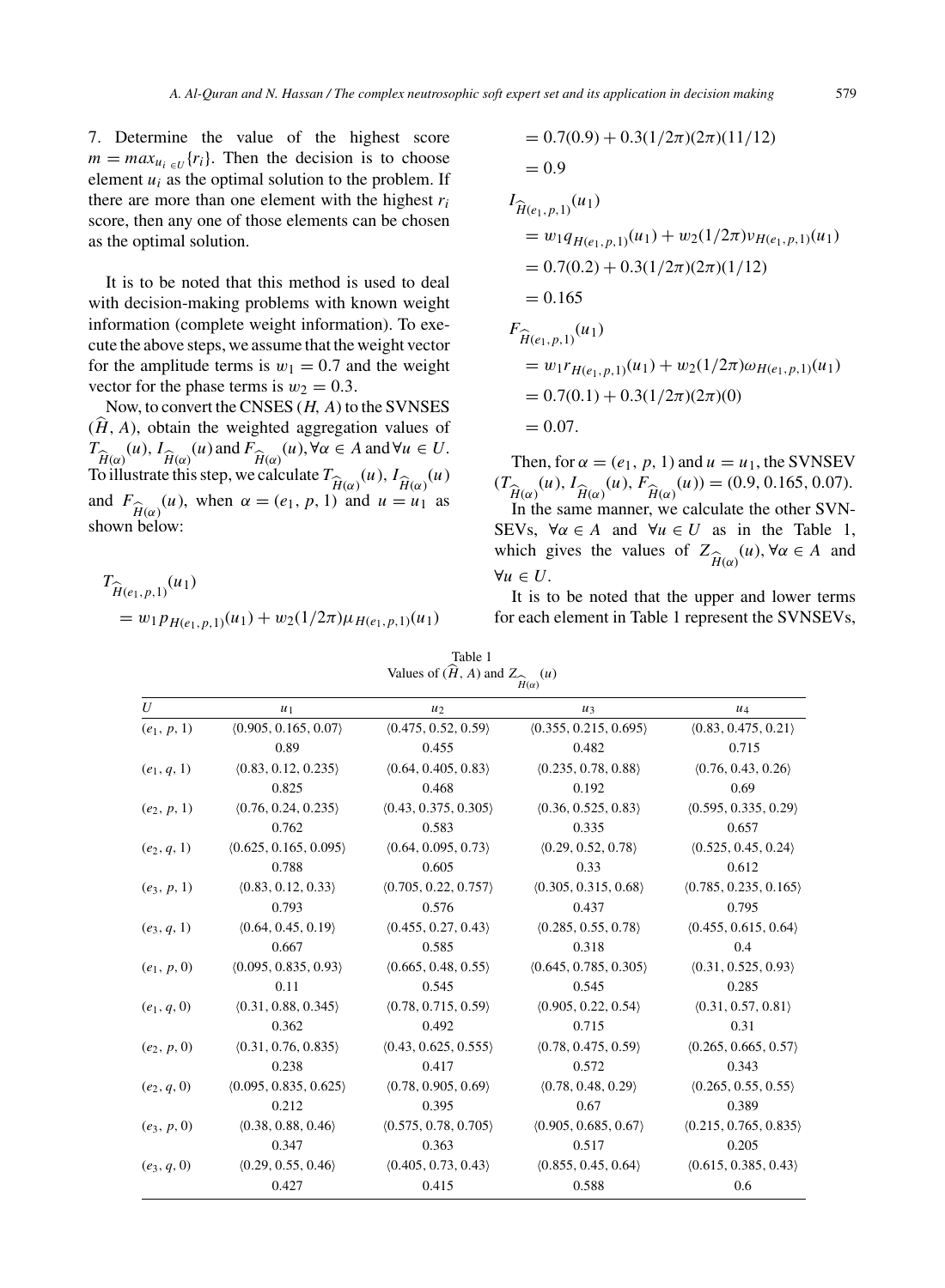| Table 2<br>Numerical grade for agree-SVNSES |       |           |  |  |  |
|---------------------------------------------|-------|-----------|--|--|--|
| $\boldsymbol{U}$                            | $u_i$ | Highest   |  |  |  |
|                                             |       | numerical |  |  |  |
|                                             |       | grade     |  |  |  |
| $(e_1, p, 1)$                               | $u_1$ | 0.89      |  |  |  |
| $(e_1, q, 1)$                               | $u_1$ | 0.825     |  |  |  |
| $(e_2, p, 1)$                               | $u_1$ | 0.762     |  |  |  |
| $(e_2, q, 1)$                               | $u_1$ | 0.788     |  |  |  |
| $(e_3, p, 1)$                               | $u_4$ | 0.795     |  |  |  |
| $(e_3, q, 1)$                               | $u_1$ | 0.667     |  |  |  |

Table 3 Numerical grade for disagree-SVNSES

| U             | $u_i$      | Highest   |
|---------------|------------|-----------|
|               |            | numerical |
|               |            | grade     |
| $(e_1, p, 0)$ | $u_2, u_3$ | 0.545     |
| $(e_1, q, 0)$ | $u_3$      | 0.715     |
| $(e_2, p, 0)$ | $u_3$      | 0.572     |
| $(e_2, q, 0)$ | $u_3$      | 0.67      |
| $(e_3, p, 0)$ | u3         | 0.517     |
| $(e_3, q, 0)$ | $u_4$      | 0.6       |

Table 4 The score  $r_i = K_i - S_i$ 

| $K_i$                 | Si                    | r;       |
|-----------------------|-----------------------|----------|
| Score $(u_1) = 3.932$ | Score $(u_1) = 0$     | 3.932    |
| Score $(u_2) = 0$     | Score $(u_2) = 0.545$ | $-0.545$ |
| Score $(u_3) = 0$     | Score $(u_3) = 3.019$ | $-3.019$ |
| Score $(u_4) = 0.795$ | Score $(u_4) = 0.6$   | 0.195    |

 $\forall \alpha \in A$  and  $\forall u \in U$  and the values of Z  $H(\alpha)$ (u), ∀α ∈ A and  $\forall u \in U$ , respectively.

Tables 2 and 3 give the highest numerical grade for the elements in the agree-SVNSES and disagree-SVNSES, respectively.

Let  $K_i$  and  $S_i$ , represent the score of each numerical grade for the agree-SVNSES and disagree-SVNSES, respectively. These values are given in Table 4.

Thus, from Table 4  $max_{u_i \in U} \{r_i\} = r_1$ , followed by  $r_4$  and  $r_2$ , where  $min_{u_i \in U} \{r_i\} = r_3$ . Therefore, the plunge in commodity and oil prices is the most important factor that affects the Malaysian economy, followed by the exchange rate variability and China's economic slowdown, where the goods and services tax lags behind these factors.

#### **6. Comparison and discussion**

In this section, we will compare our proposed complex neutrosophic soft expert method (CNSEM) to the SVNSEM [50] which is a generalization of intuitionistic fuzzy soft expert method (IFSEM) [48], fuzzy soft expert method [47] and soft expert method [33].

Compared with SVNSEM which uses the SVNSES to depict the decision-making information, the proposed CNSEM introduces a new descriptor, that is, CNSES to present actual decision-making information. From Example 5.1, it can be seen that the SVNSES cannot represent the degree of the influence and the time of the influence simultaneously, since it is unable to represent variables in two dimensions. However, the structure of CNSES provides the ability to describe these two variables simultaneously by virtue of the phase terms and amplitude terms. Thus the SVNSEM cannot directly solve such a decision-making problem with complex neutrosophic soft expert information.

In contrast, the CNSEM can directly address the single-valued neutrosophic soft expert problem, since the SVNSES is a special case of CNSES and can be easily represented in the form of CNSES. In other words, the SVNSES is a CNSES with phase terms equal zeros. For example the SVNSEV (0.3, 0.5, 0.7) can be represented as  $(0.3e^{j2\Pi(0)}, 0.5e^{j2\Pi(0)}, 0.7e^{j2\Pi(0)})$  by means of CNSES.

Furthermore, our method is applicable for intuitionistic fuzzy soft expert problem, since IFSES is a special case of SVNSES and consequently of CNSES. For example the intuitionistic fuzzy soft expert value  $(0.3, 0.5)$  can be  $(0.3, 0.2, 0.5)$  by means of SVNSES and hence can be  $(0.3e^{j2\Pi(0)},$  $0.2e^{j2\Pi(0)}$ ,  $0.5e^{j2\Pi(0)}$ ) by means of CNSES, since the sum of the degrees of membership, nonmembership and indeterminacy of an intuitionistic fuzzy value equal to 1. Note that the indeterminacy degree in intuitionistic fuzzy set is provided by default and cannot be defined alone unlike the neutrosophic set where the indeterminacy is defined independently and quantified explicitly.

Thus, the proposed method has certain advantages. Firstly, this method uses the CNSES to represent the decision information and as an extension of SVNSES and IFSES, CNSES includes evaluation information missing in the first two models, such as the time frame which is presented by the phase terms. Our method highlights the impact that the time frame has on the final decision. Secondly, a practical formula is employed to convert the CNSEVs to the SVN-SEVs, which maintains the entirety of the original data without reducing or distorting them. Thirdly,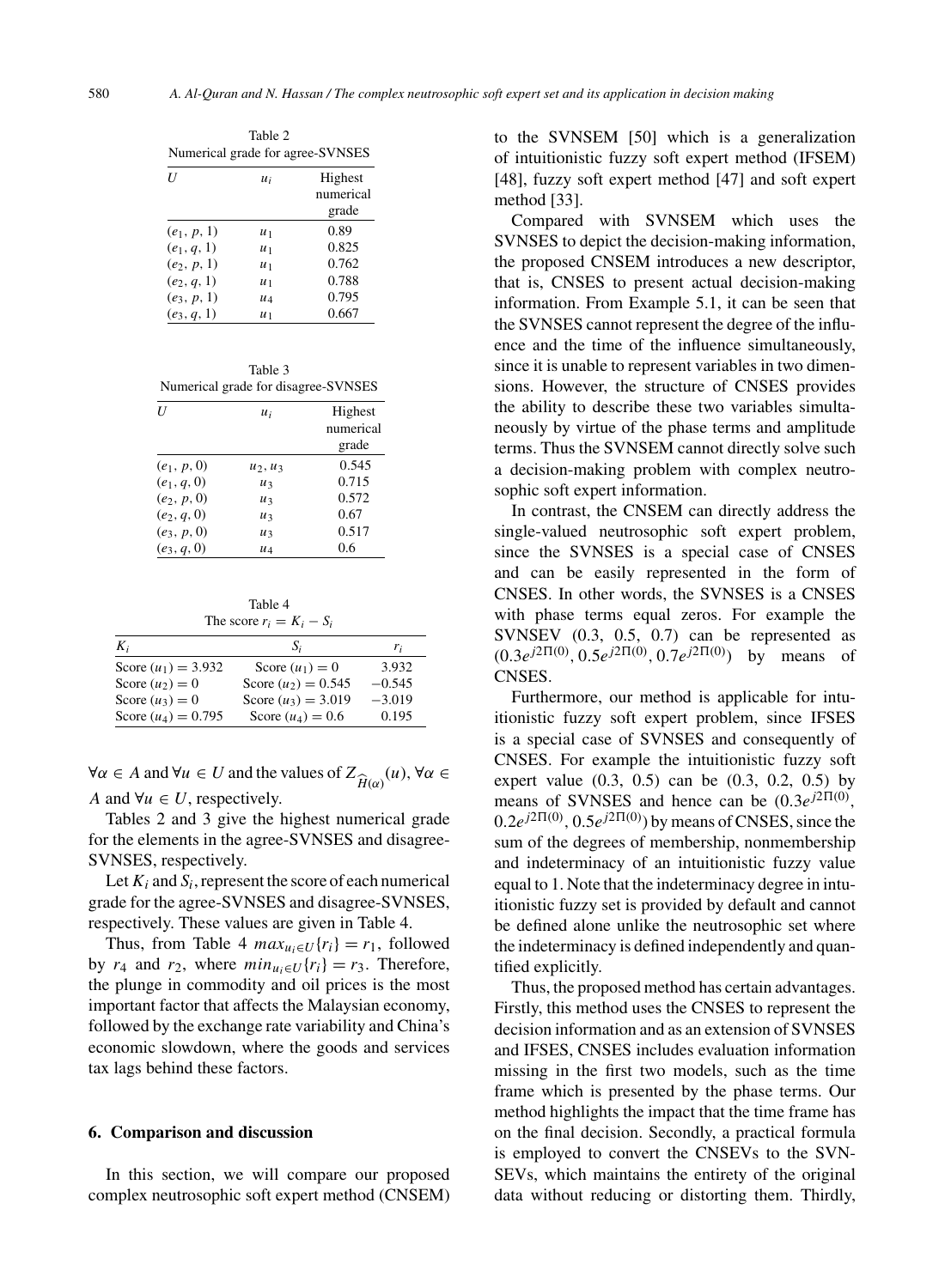our method gives a decision-making with a simple computational process without the need to carry out directed operations on complex numbers. Finally, the CNSES that is used in our method has the ability to handle the imprecise, indeterminate, inconsistent, and incomplete information that is captured by the amplitude terms and phase terms simultaneously. As a result, the proposed method is capable of dealing with deeper uncertain data.

#### **7. Conclusion**

We established the concept of CNSES by extending the theories of SVNS and soft expert set to complex numbers. The basic operations on CNSES, namely complement, subset, union, intersection, AND, and OR operations, were defined. Subsequently, the basic properties of these operations such as De Morgan's laws and other relevant laws pertaining to the concept of CNSES were proven. Finally, a generalized algorithm is introduced and applied to the CNSES model to solve a hypothetical decisionmaking problem and its superiority and feasibility are further verified by comparison with other existing methods. This new extension will provide a significant addition to existing theories for handling indeterminacy, where time plays a vital rule in the decision process, and spurs more developments of further research and pertinent applications. For further research, we intend to take into account unknown weight information to develop some real applications of CNSES in other areas, where the phase term may represent other variables such as distance, speed and temperature.

#### **Acknowledgments**

The authors would like to acknowledge the financial support received from Centre for Research and Instrumentation Management (CRIM) Universiti Kebangsaan Malaysia.

# **References**

- [1] F. Smarandache, Neutrosophic set- A generalisation of the intuitionistic fuzzy sets, *International Journal of Pure and Applied Mathematics* **24**(3) (2005), 287–297.
- [2] L.A. Zadeh, Fuzzy set,*Information and Control* **8**(3) (1965), 338–353.
- [3] K. Atanassov, Intuitionistic fuzzy sets, *Fuzzy Sets and Systems* **20**(1) (1986), 87–96.
- [4] F. Smarandache, Neutrosophy. Neutrosophic Probability, Set, and Logic, American Research Press, Rehoboth, USA, 1998.
- [5] H. Wang, F. Smarandache, Y.Q. Zhang and R. Sunderraman, Single valued neutrosophic sets, *Multispace and Multistructure* **4** (2010), 410–413.
- [6] H.L. Yang, Z.L. Guo, Y. She and X. Liao, On single valued neutrosophic relations, *Journal of Intelligent and Fuzzy Systems* **30**(2) (2016), 1045–1056.
- [7] R. Sahin and A. Kucuk, Subsethood measure for single valued neutrosophic sets, *Journal of Intelligent and Fuzzy Systems* **29**(2) (2015), 525–530.
- [8] J. Ye, An extended TOPSIS method for multiple attribute group decision making based on single valued neutrosophic linguistic numbers, *Journal of Intelligent and Fuzzy Systems* **28**(1) (2015), 247–255.
- [9] J.Q. Wang, Y. Yang and L. Li, Multi-criteria decisionmaking method based on single-valued neutrosophic linguistic Maclaurin symmetric mean operators, *Neural Computing and Applications* (2016). doi: 10.1007/s00521-016-2747-0
- [10] H. Zhou, J.Q. Wang and H.Y. Zhang, Stochastic multicriteria decision-making approach based on SMAA-ELECTRE with extended gray numbers, *International Transactions in Operational Research* (2016). doi: 10.1111/itor.12380
- [11] P. Liu and F. Teng, An extended TODIM method for multiple attribute group decision-making based on 2-dimension uncertain linguistic variable, *Complexity* **21**(5) (2016),  $20 - 30.$
- [12] P. Liu, L. He and X. Yu, Generalized hybrid aggregation operators based on the 2-dimension uncertain linguistic information for multiple attribute group decision making, *Group Decision and Negotiation* **25**(1) (2016), 103–126.
- [13] Z.P. Tian, J. Wang, H.Y. Zhang and J.Q. Wang, Multi-criteria decision-making based on generalized prioritized aggregation operators under simplified neutrosophic uncertain linguistic environment, *International Journal of Machine Learning and Cybernetics* (2016). doi: 10.1007/s13042- 016-0552-9
- [14] P. Liu, Multiple attribute group decision making method based on interval-valued intuitionistic fuzzy power Heronian aggregation operators, *Computers & Industrial Engineering* **108** (2017), 199–212.
- [15] P. Liu and S.M. Chen, Group decision making based on Heronian aggregation operators of intuitionistic fuzzy numbers, *IEEE Transactions on Cybernetics* **47**(9) (2017), 2514–2530.
- [16] Y.Y. Li, H.Y. Zhang and J.Q. Wang, Linguistic neutrosophic sets and their application in multicriteria decision-making problems, *International Journal for Uncertainty Quantification* **7**(2) (2017), 135–154.
- [17] P. Liu, S.M. Chen and J. Liu, Multiple attribute group decision making based on intuitionistic fuzzy interaction partitioned Bonferroni mean operators, *Information Sciences* **411** (2017), 98–121.
- [18] R.X. Liang, J.Q. Wang and H.Y. Zhang, A multi-criteria decision-making method based on single-valued trapezoidal neutrosophic preference relations with complete weight information, *Neural Computing and Applications* (2017). doi: 10.1007/s00521-017-2925-8
- [19] P. Liu and H. Li, Interval-valued intuitionistic fuzzy power Bonferroni aggregation operators and their application to group decision making,*Cognitive Computation* **9**(4) (2017), 494–512.
- [20] J.J. Peng, J.Q. Wang and X.H Wu, An extension of the ELECTRE approach with multi-valued neutrosophic infor-